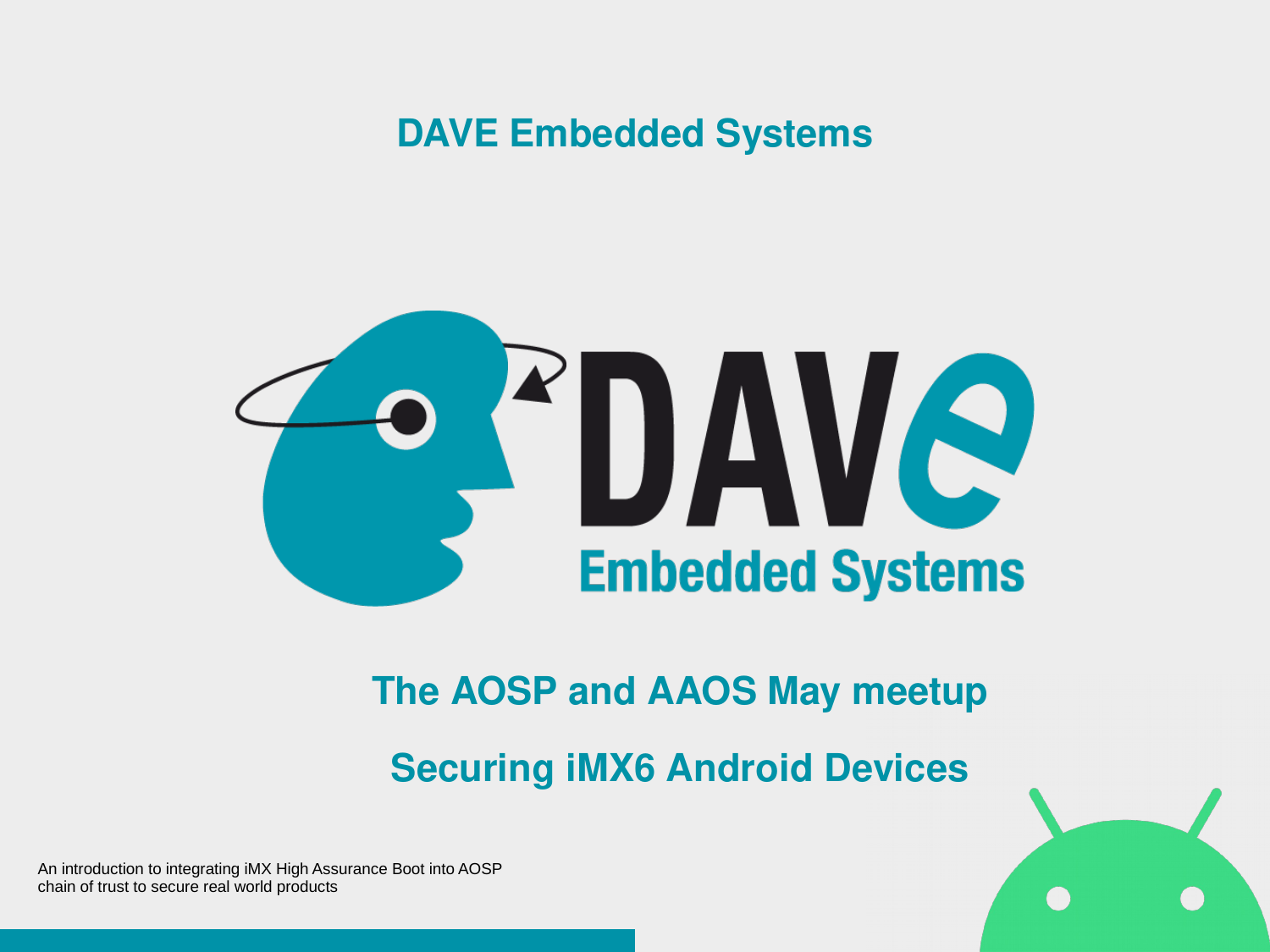# **Agenda**

- whoami
- what is (iMX6) Secure Boot and why use it
- AOSP chain of trust overview
	- build/validating AOSP images with iMX HAB
- put it all together to make a product with all this stuff

Too much to fit 20 minutes?! :-(

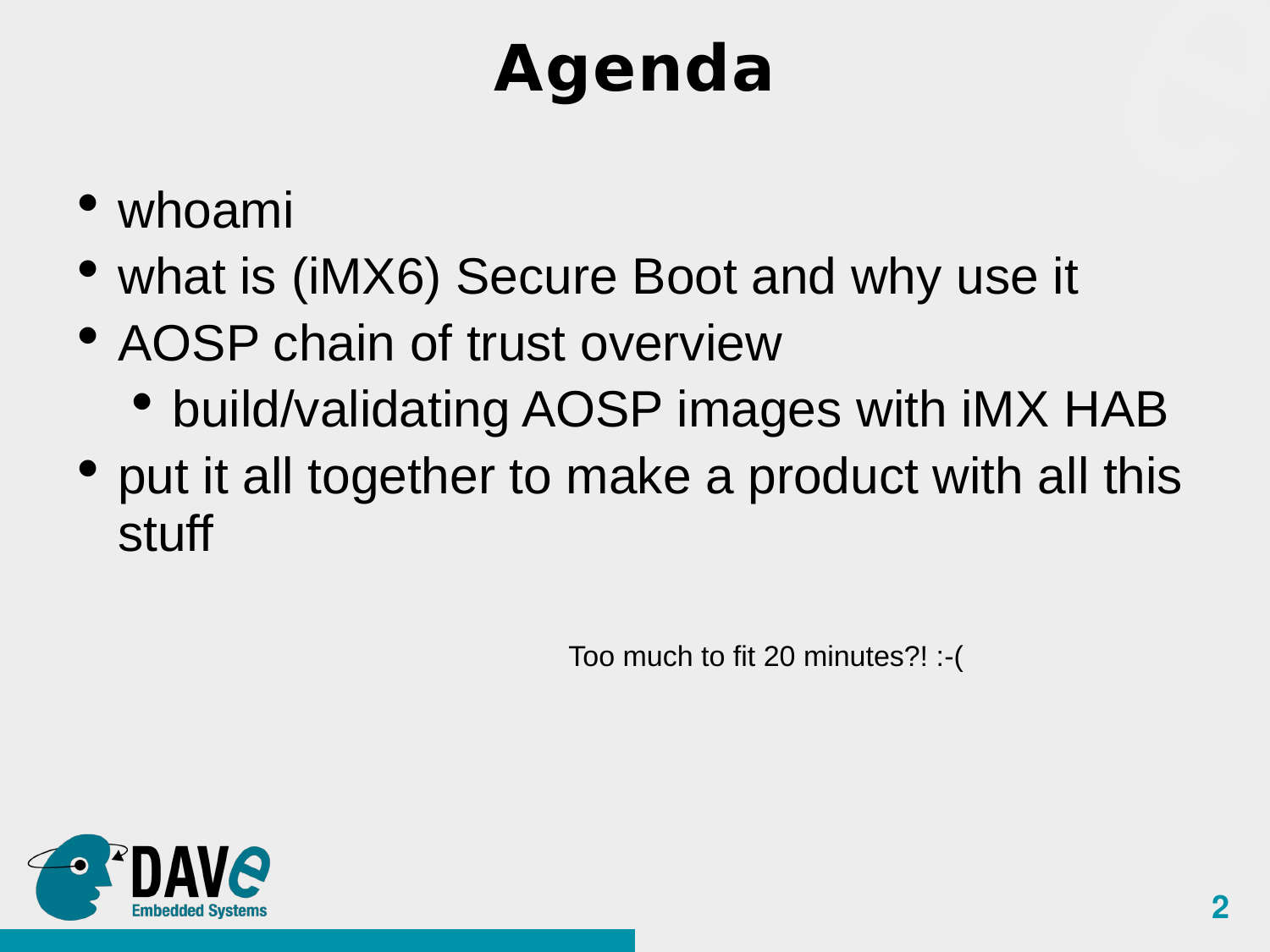### **whoami**

- Software development manager @ DAVE Embedded System
- ~19y in Embedded Linux Systems SW
	- hardware support
	- Yocto, AOSP, RealTime
- experience in different IT fields (sysadmin, IT automation, DBMS/ERP, cybersecurity background (CEH))

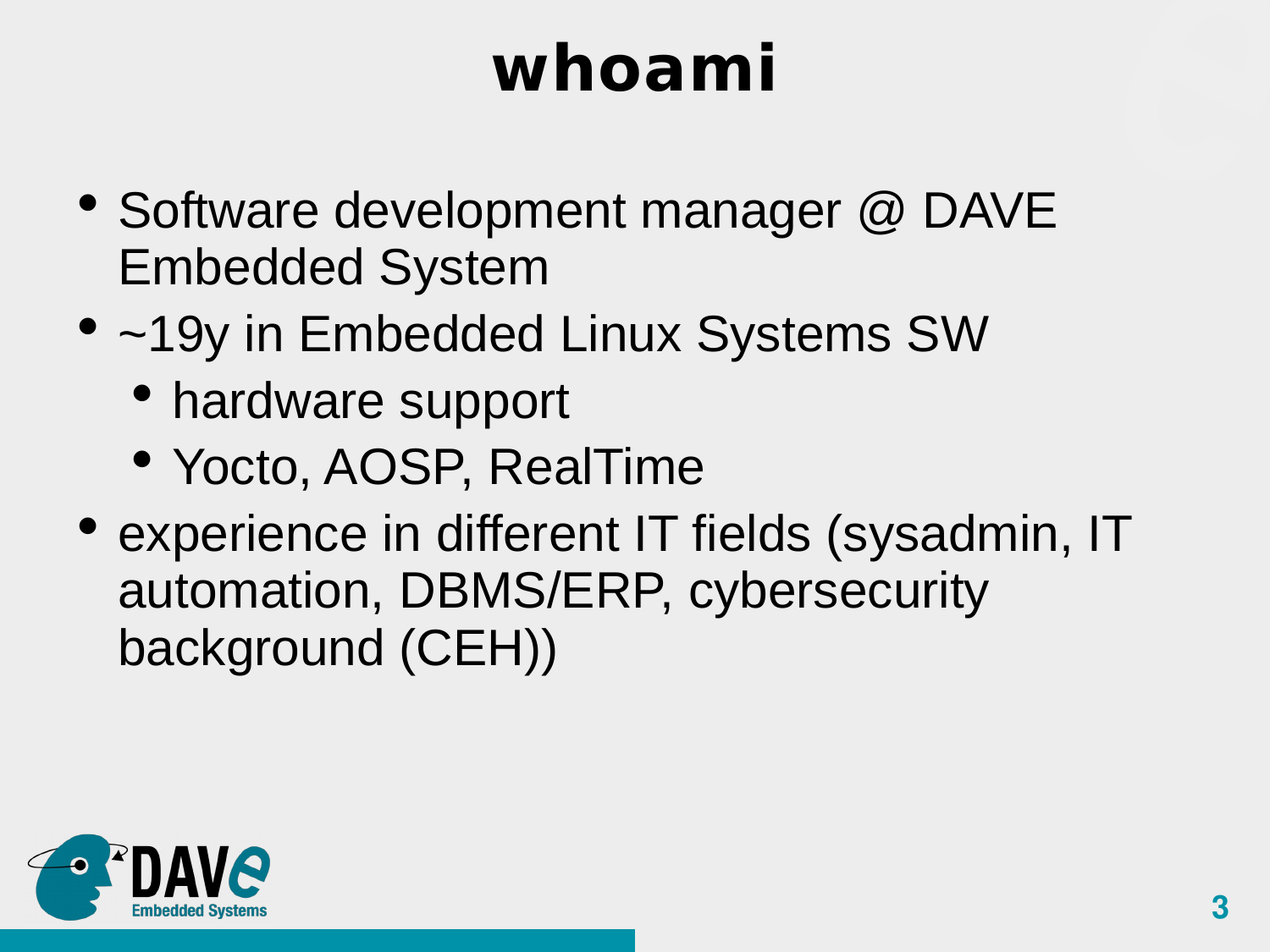### **Disclaimer**

- I'm NOT a (cyber) security expert
- something might be a bit outdated (M6 on iMX6), but general concept are valid
- review everything by a third party consultant
	- security audit is a must!

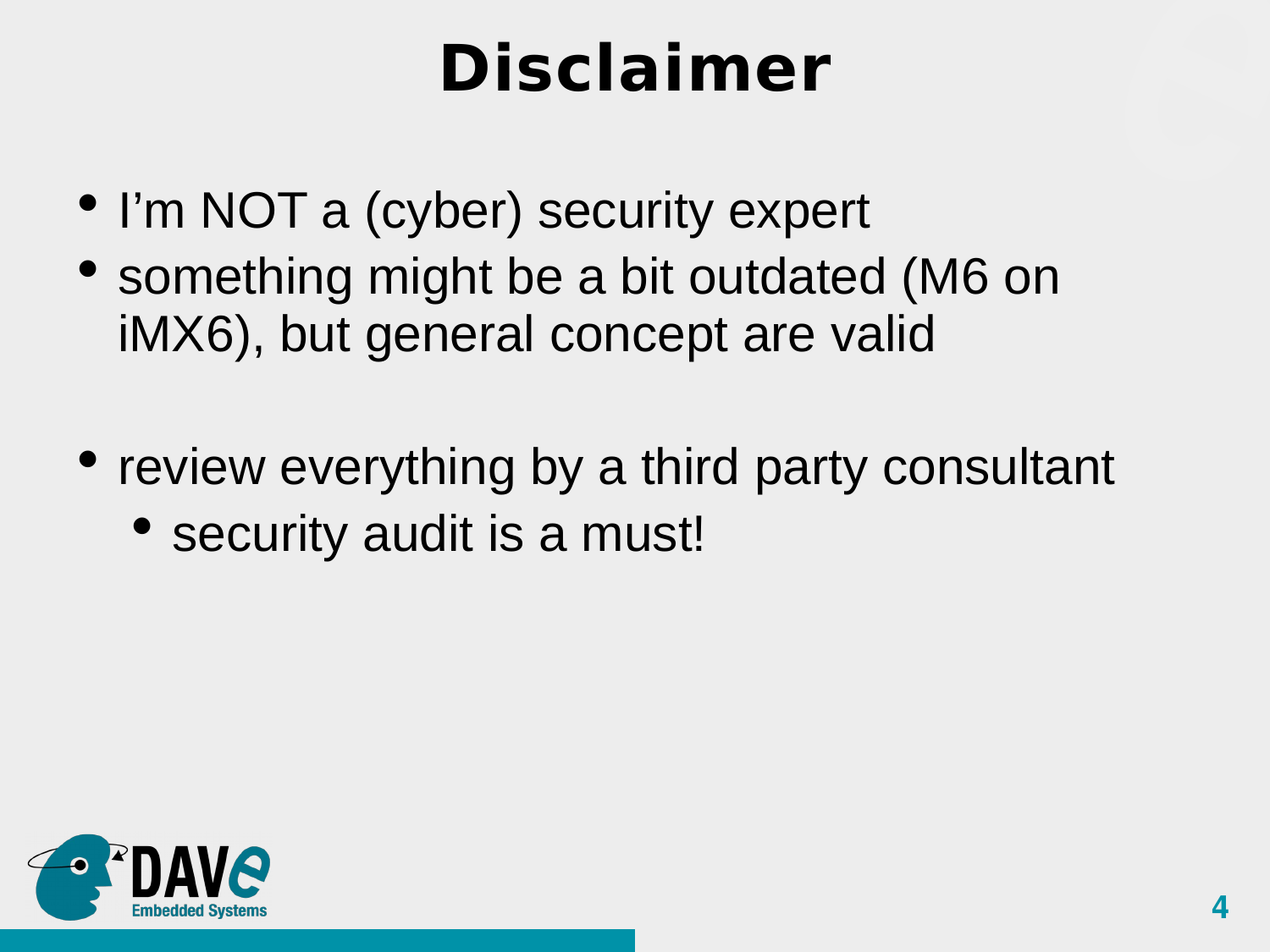# **(iMX6) Secure Boot – why?**

- what is a "secure" device?
- application (network?) security vs physical security
	- lots of embedded devices are physically accessible in a hostile environment
- what do you want to "protect"?
	- software IP?
	- hardware? (from running other software?)
	- "cloud" credential (keys?)
- from whom?
	- causal damage, script kiddies, cybercriminal, government?

how much can/must we invest in security?

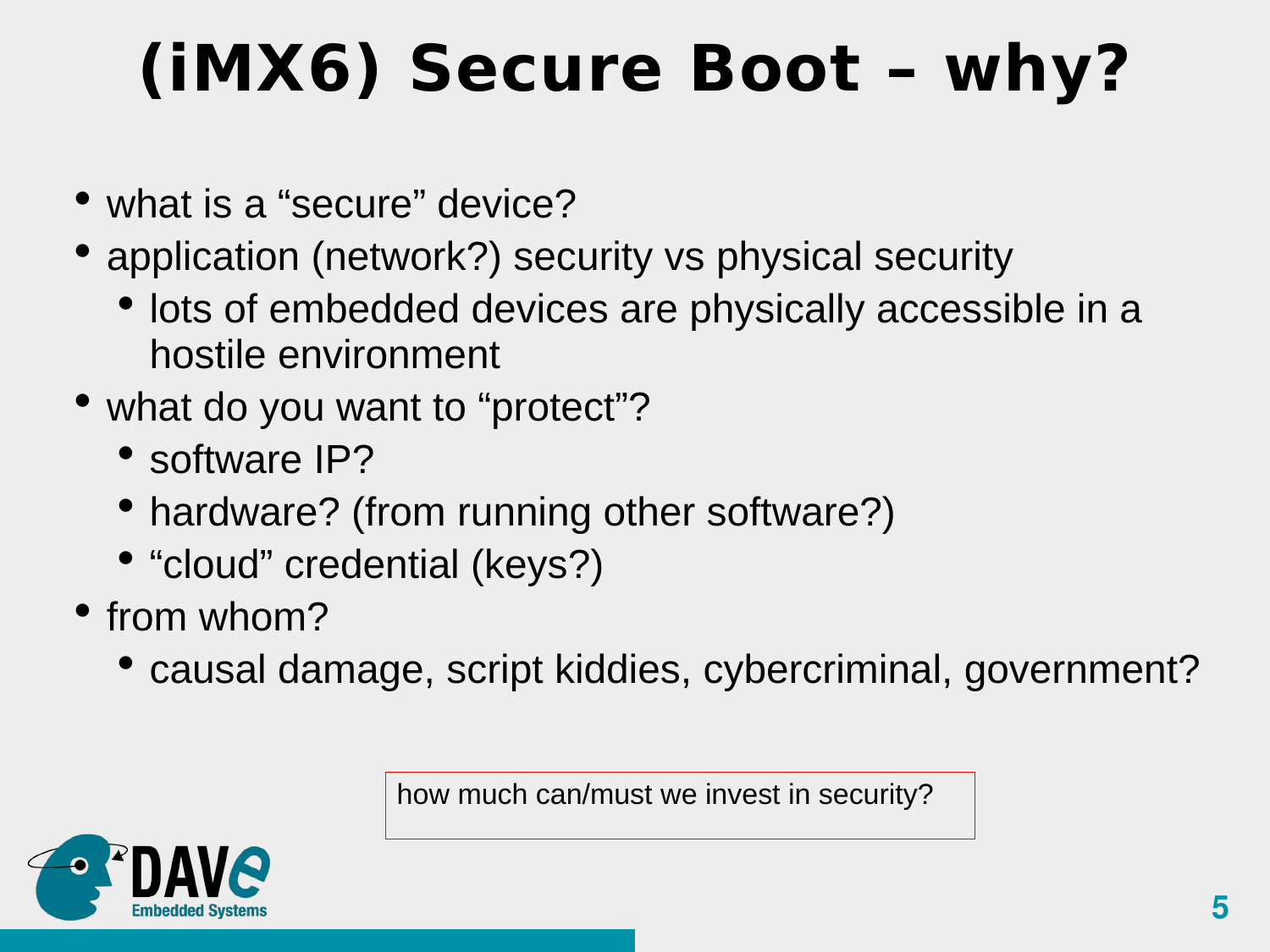# **E.g. protect "provision keys"**

- store in SOC memory
- don't let SOC execute untrusted (lowlevel) software
- don't let (highlevel, untrusted) software access lowlevel resources

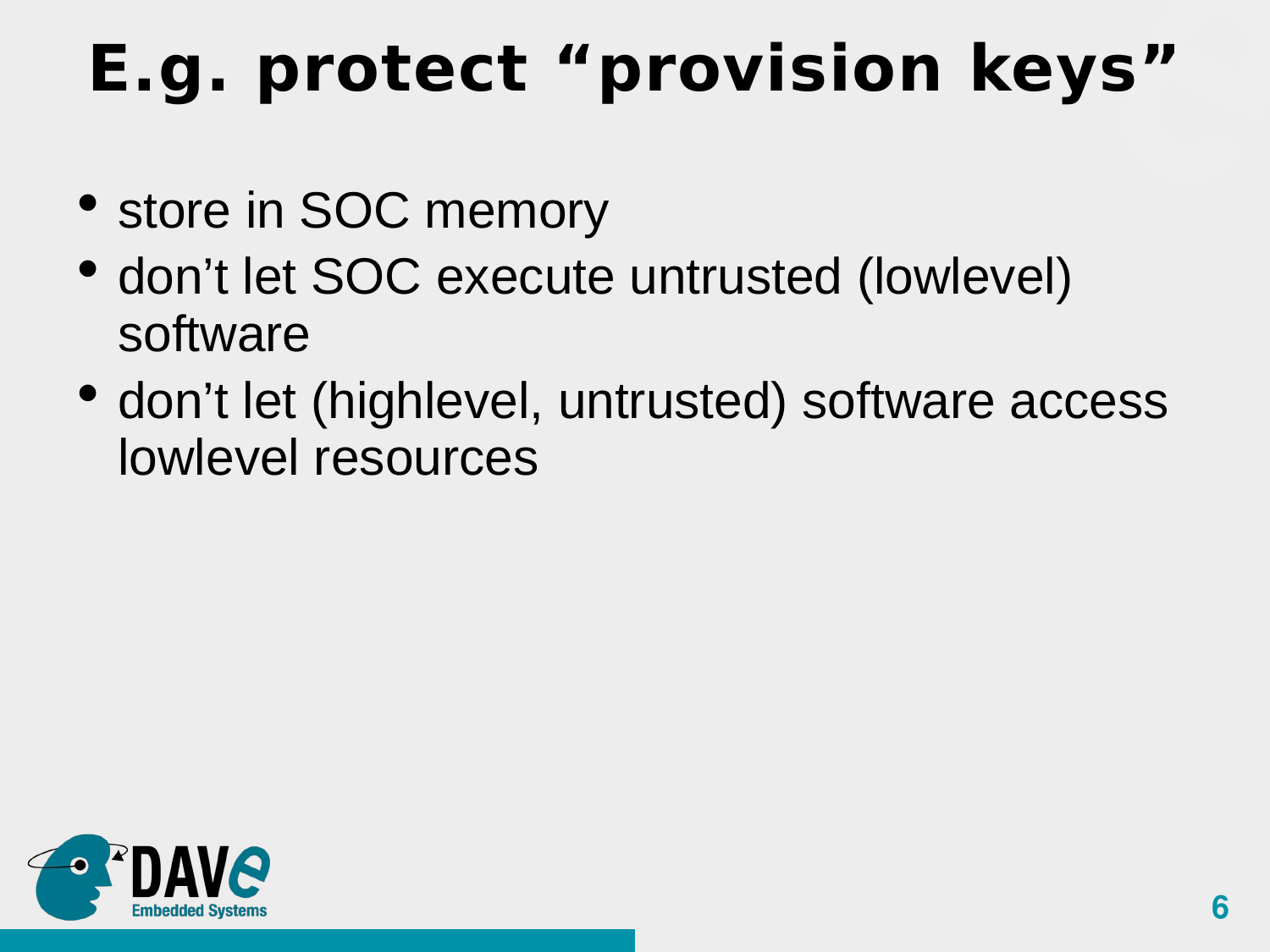### **Secure Boot**

- we need:
	- hardware support as root of trust
	- PKI:

https://en.wikipedia.org/wiki/Public key infra [structure](https://en.wikipedia.org/wiki/Public_key_infrastructure)

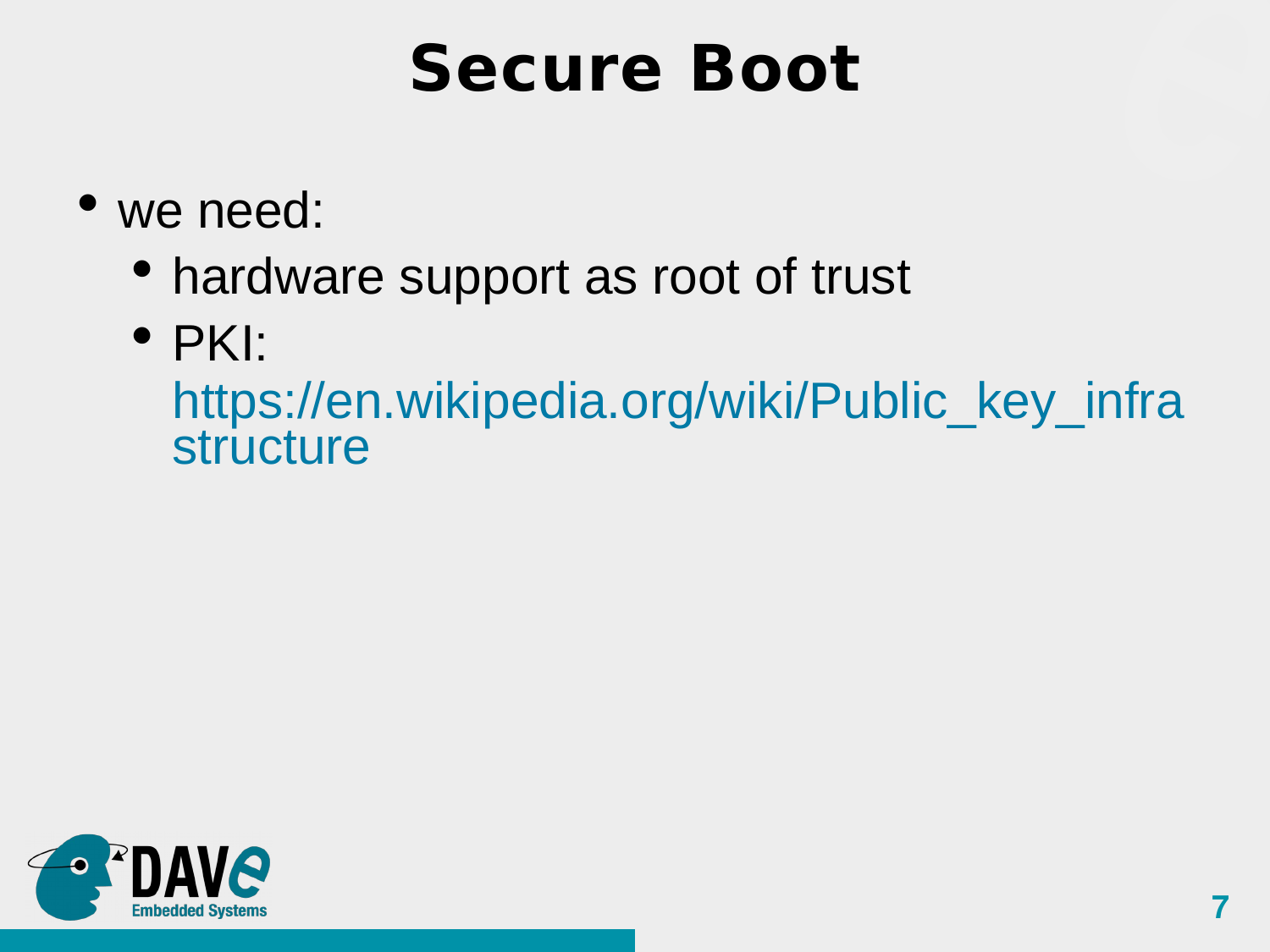### **Introducing HAB**

 $i$ MX  $\rightarrow$  High Assurance Boot



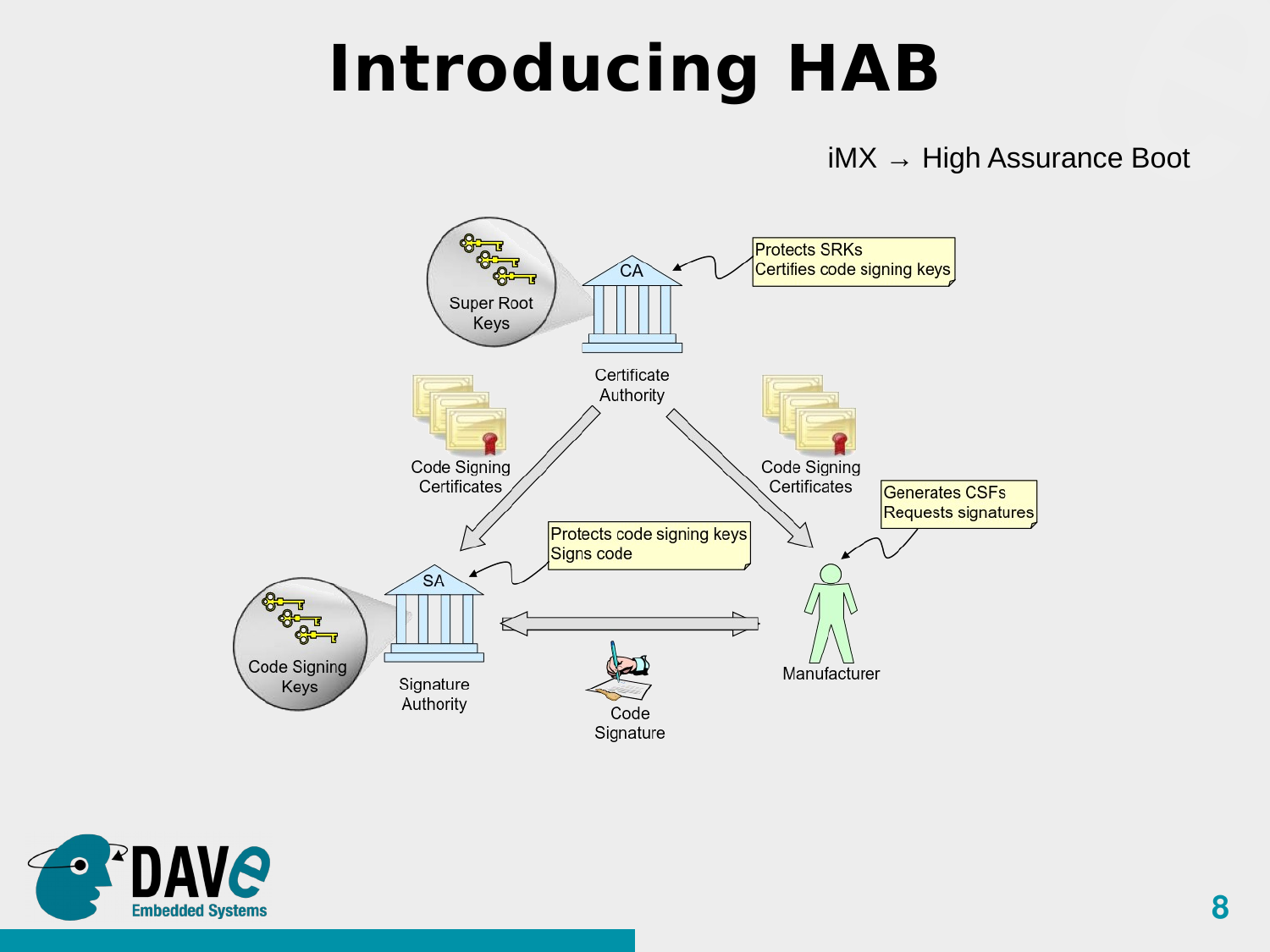### **HAB: signing images**

### **CERTIFICATE AUTHORITY**



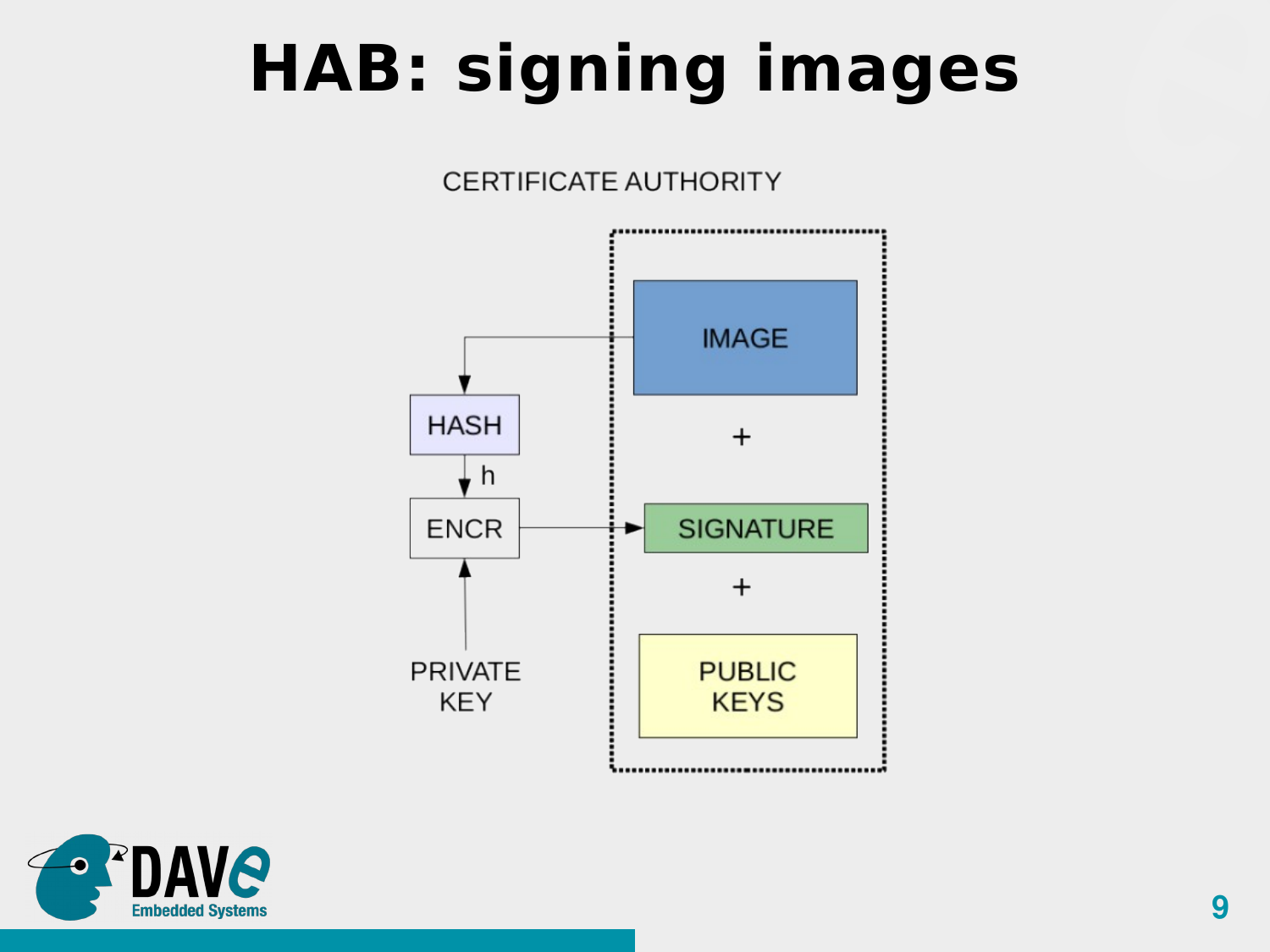### **HAB: checking public key**

• Public key are NOT stored into device



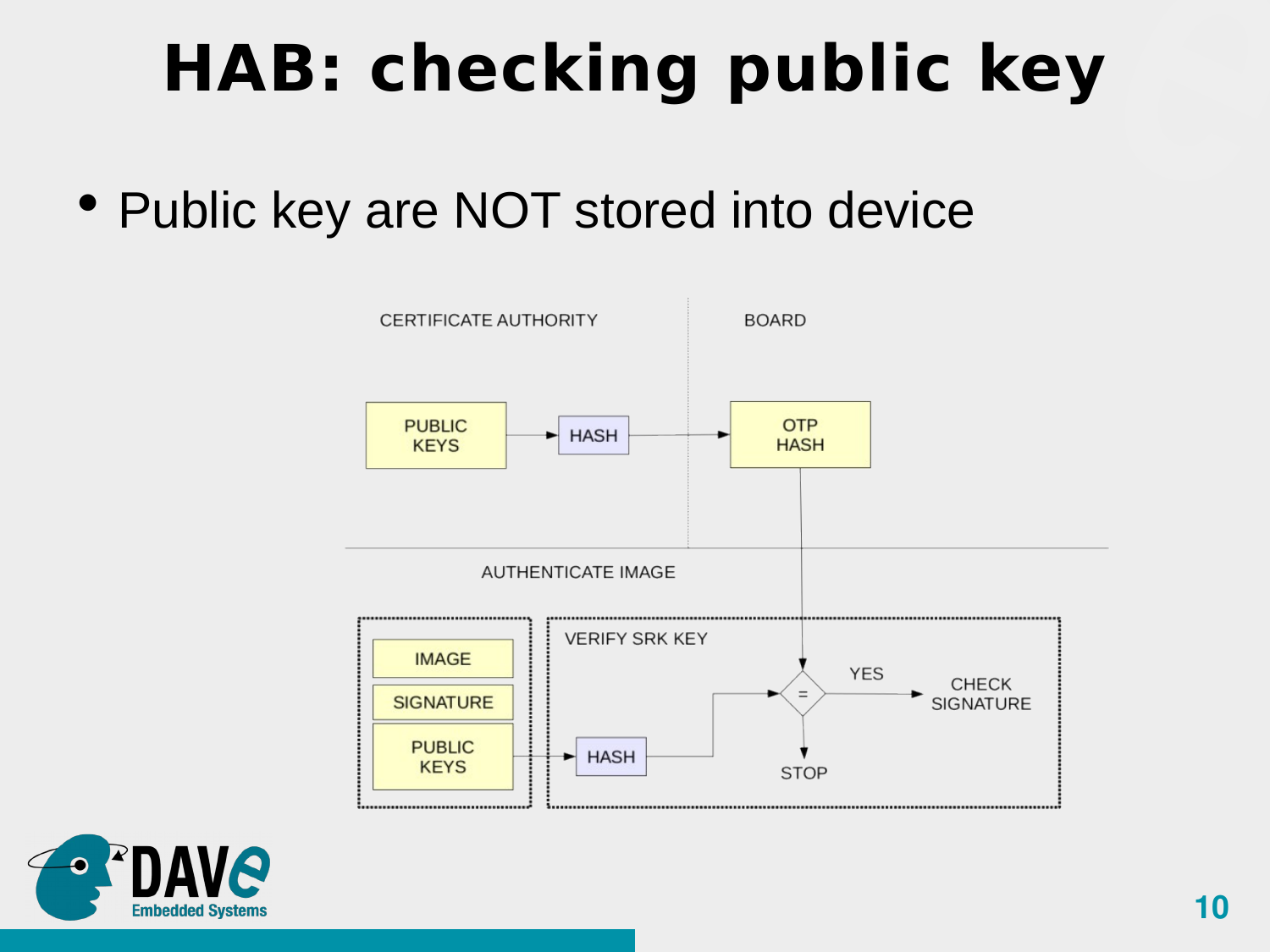### **HAB: check signature**

**BOARD** 



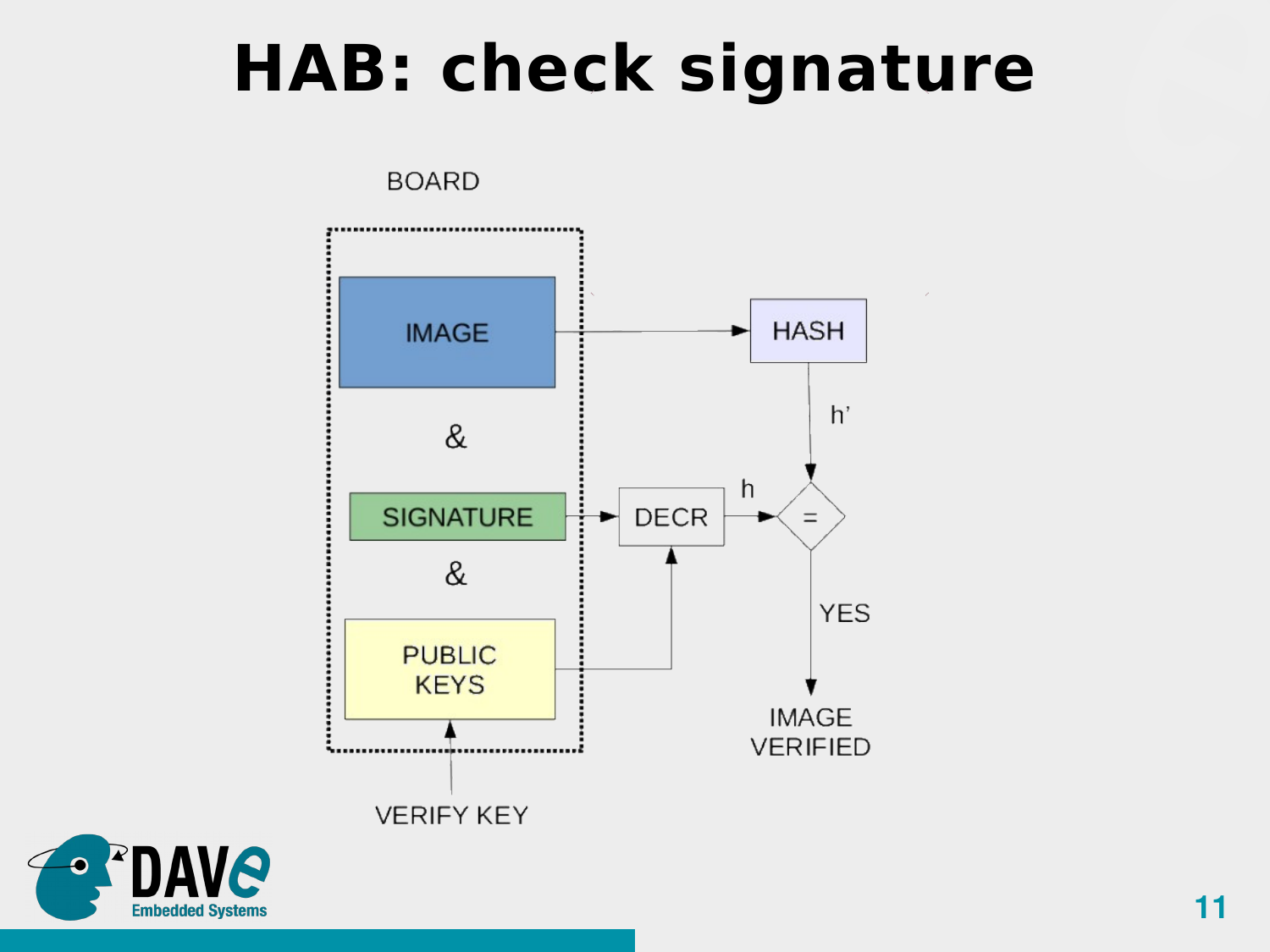# **Nothing is perfect..**

- As any software has bug, any hardware has errata..
- [https://blog.quarkslab.com/vulnerabilities-in-hig](https://blog.quarkslab.com/vulnerabilities-in-high-assurance-boot-of-nxp-imx-microprocessors.html) [h-assurance-boot-of-nxp-imx-microprocessors.](https://blog.quarkslab.com/vulnerabilities-in-high-assurance-boot-of-nxp-imx-microprocessors.html) [html](https://blog.quarkslab.com/vulnerabilities-in-high-assurance-boot-of-nxp-imx-microprocessors.html)
- [https://github.com/usbarmory/usbarmory/blob/m](https://github.com/usbarmory/usbarmory/blob/master/software/secure_boot/Security_Advisory-Ref_QBVR2017-0001.txt) [aster/software/secure\\_boot/Security\\_Advisory-](https://github.com/usbarmory/usbarmory/blob/master/software/secure_boot/Security_Advisory-Ref_QBVR2017-0001.txt)[Ref\\_QBVR2017-0001.txt](https://github.com/usbarmory/usbarmory/blob/master/software/secure_boot/Security_Advisory-Ref_QBVR2017-0001.txt)
	- CVE-2017-7936 Buffer overflow in SDP recovery mode
	- CVE-2017-7932

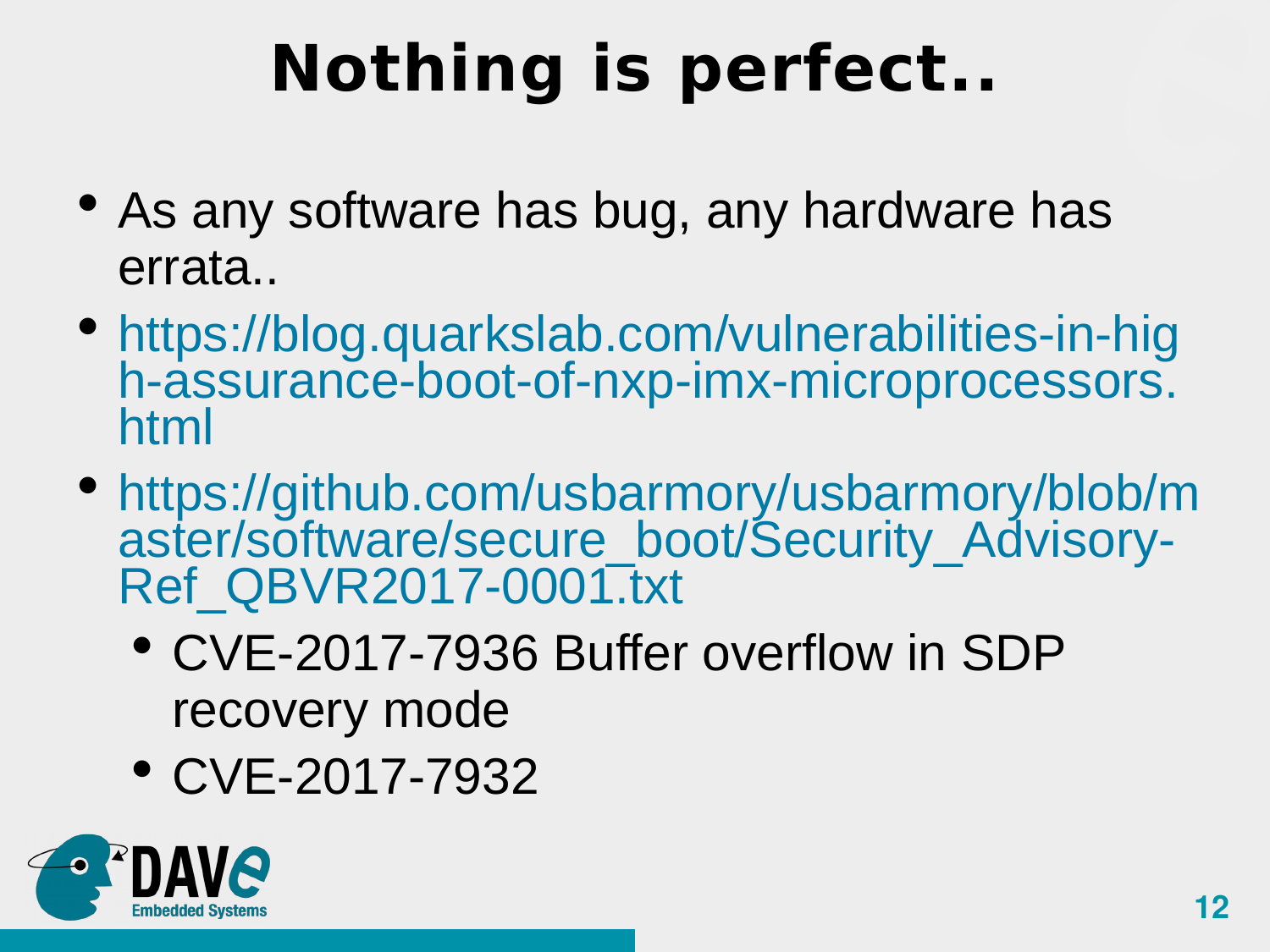### **HAB setup**

- Get NXP Code Signing Tool (**CST**)
	- suggestion: track your copy with git
- Generate Certificate Authority (CA), Super Root Keys (SRK)…
	- 4 signing key are generated
	- can be revoked later
- Start signing images

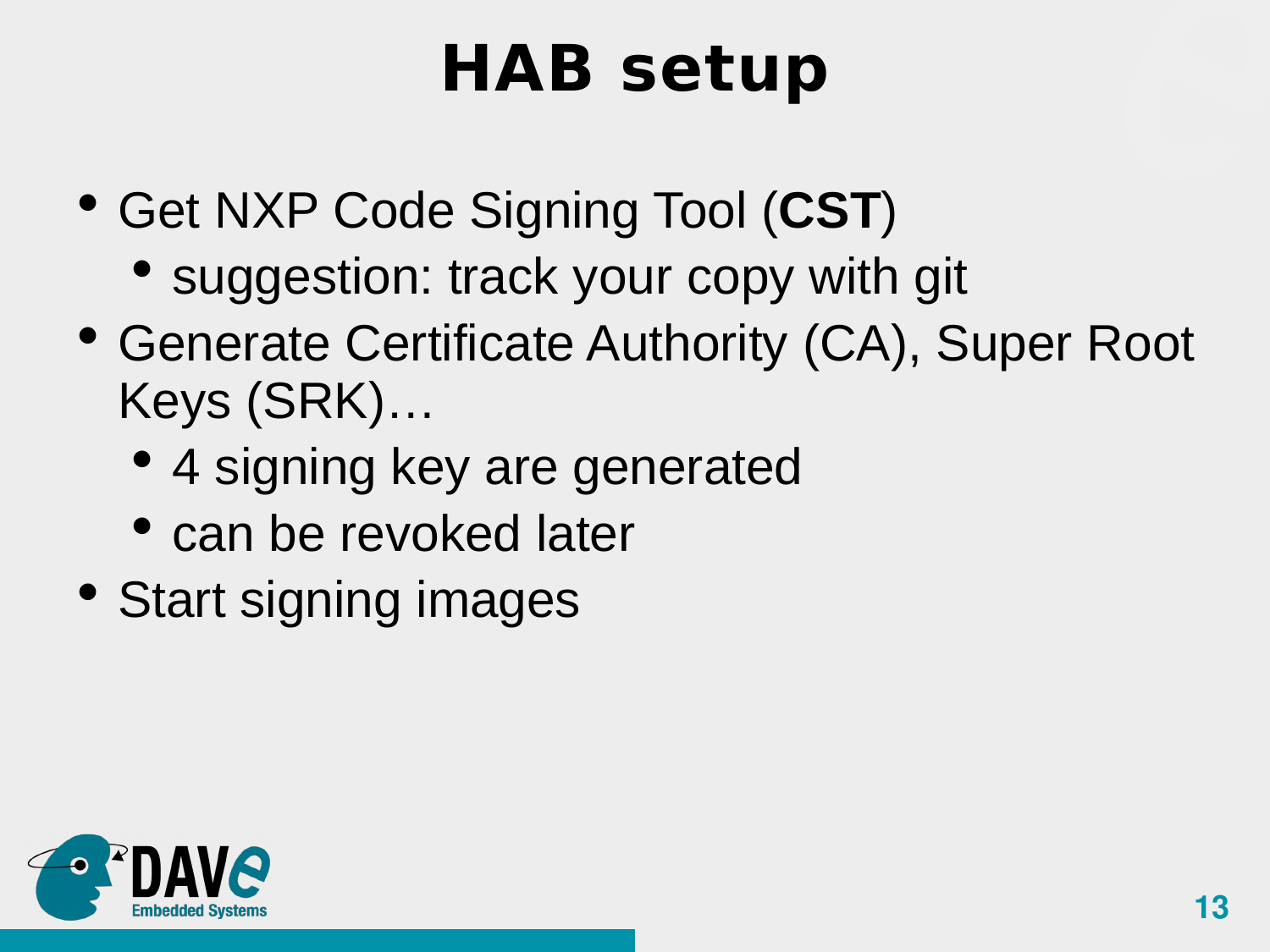### **PKI setup**

dvdk@vagrant-ubuntu-trusty-64:~/lynx/hab/cst-2.3.3/keys\$ cat serial 12345684 dvdk@vagrant-ubuntu-trusty-64:~/lynx/hab/cst-2.3.3/keys\$ cat key\_pass.txt HAB Secure boot demo HAB Secure boot demo dvdk@vagrant-ubuntu-trusty-64:~/lynx/hab/cst-2.3.3/keys\$

dvdk@vagrant-ubuntu-trusty-64:~/lynx/hab/cst-2.3.3/keys\$ ./hab4\_pki\_tree.sh

 +++++++++++++++++++++++++++++++++++++++++++++++++++++ This script is a part of the Code signing tools for Freescale's High Assurance Boot. It generates a basic PKI tree. The PKI tree consists of one or more Super Root Keys (SRK), with each SRK having two subordinate keys:  $[\ldots]$ 

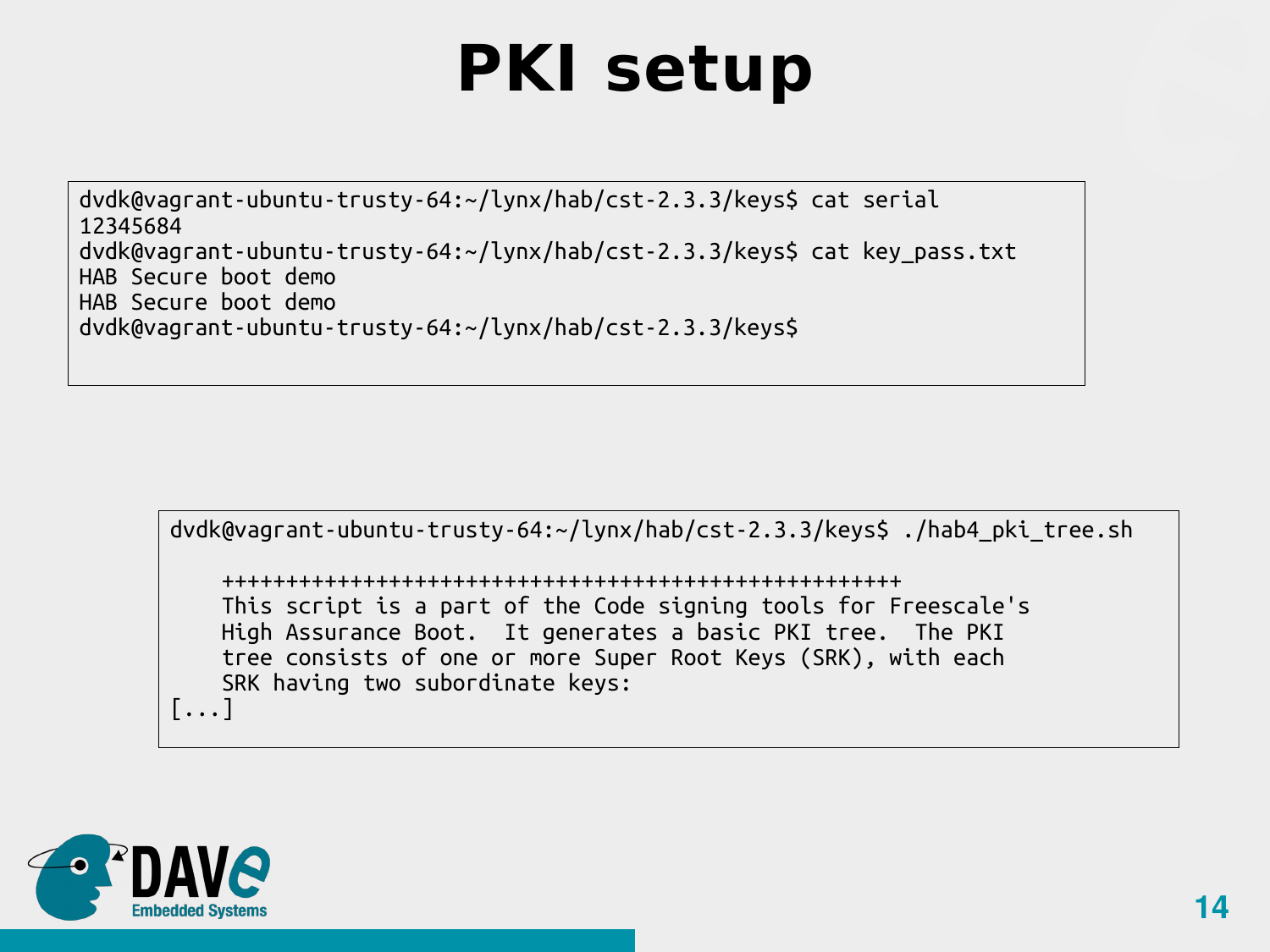### **HAB setup output**

- "a bounch of .pem"
	- these are the one required to "sign" images (private!)
	- where to store? (git for development)
- SRK fuse values  $\rightarrow$  public

```
dvdk@vagrant-ubuntu-trusty-64:~/lynx/hab/cst-2.3.3/crts$ hexdump -e '/4 "0x"' -e '/4 "%X""\
n"' SRK 1 2 3 4 fuse.bin
0x56D3468C
0x2313CE16
0xF374DA2D
0xB0843A55
0x74F39B9
0xEF12FBA6
0x2555E044
0x242C46B8
```
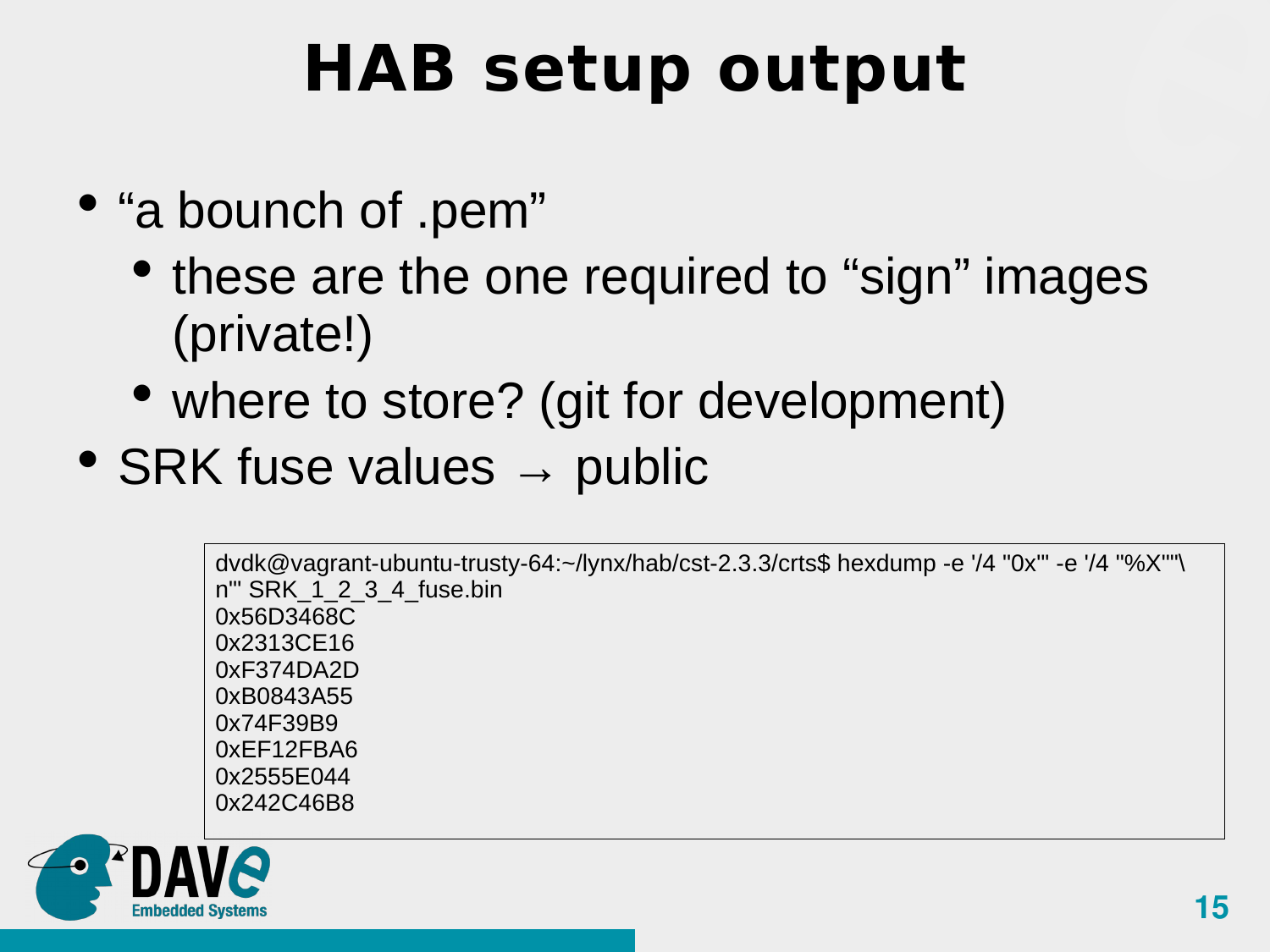### **Flashing SRK fuse**

```
i=0for l in $(hexdump -e '/4 "0x"' -e '/4 "%X""\n"' SRK_1_2_3_4_fuse.bin)
do
    echo "echo $l > /sys/fsl_otp/HW_OCOTP_SRK$i"
    i=$(expr $i + 1)
done
```


LOCK after programming to avoid corruption

```
root@imx6qxelk:~# LOCK=$((1 << 14))
root@imx6qxelk:~# printf '0x%x\n' $LOCK
0x4000
root@imx6qxelk:~# echo $LOCK > /sys/fsl_otp/HW_OCOTP_LOCK
```
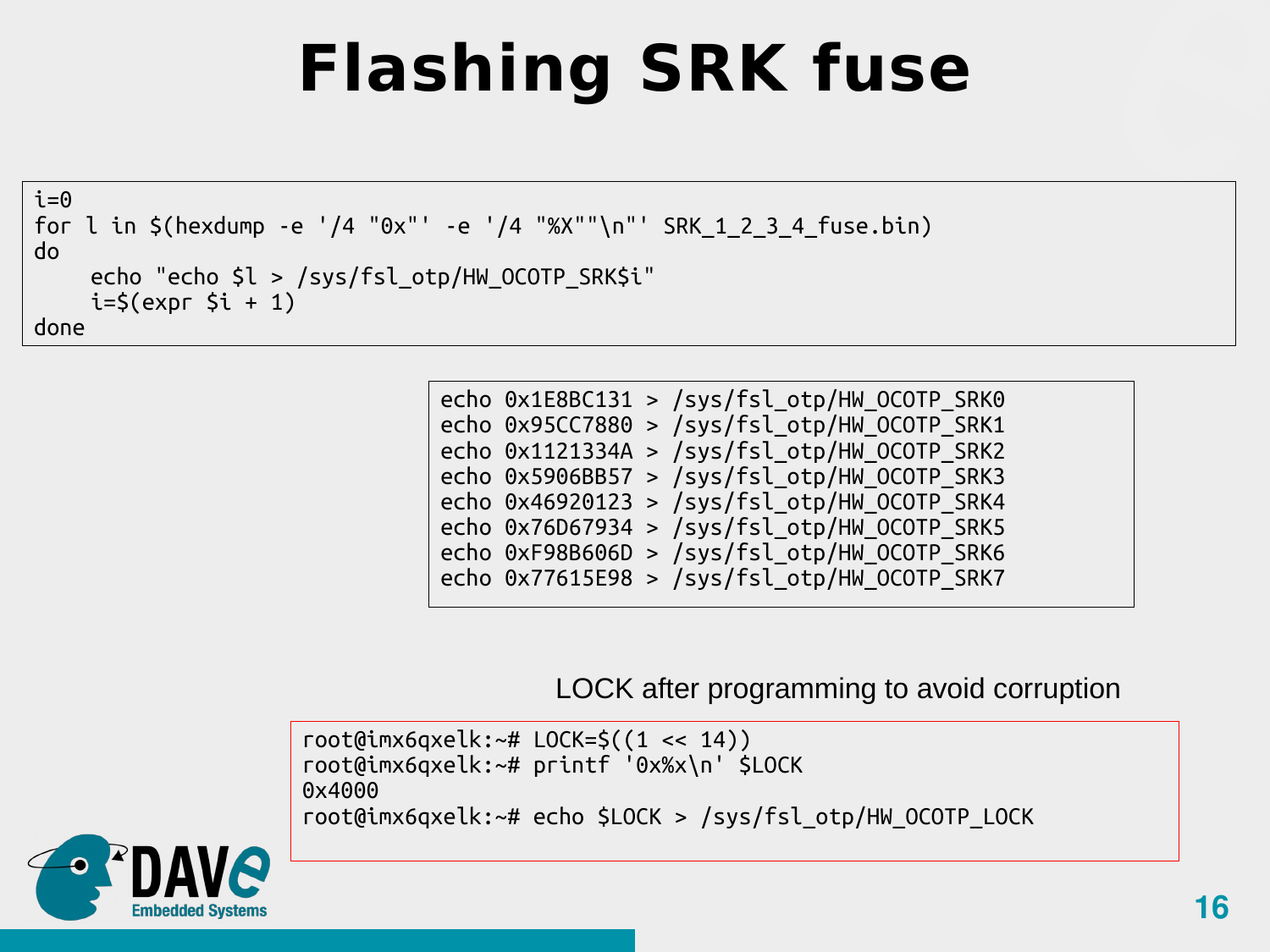### **Secure Boot in action**

### • When OTP are programmed, HAB "start" working

=> hab\_status Secure boot disabled HAB Configuration: 0xf0, HAB State: 0x66 No HAB Events Found!

### **Valid Image boot Invalid Image boot**

| => hab status                                    |  |
|--------------------------------------------------|--|
| Secure boot disabled                             |  |
| HAB Configuration: 0xf0, HAB State: 0x66         |  |
| --------- HAB Event 1 ---------------            |  |
| event data:                                      |  |
| 0xdb 0x00 0x14 0x42 0x33 0x28 0x33               |  |
| 0x00                                             |  |
| $0x00$ $0x00$ $0x00$ $0x0f$ $0x87$ $0x7f$ $0xbb$ |  |
| $0$ xd $4$                                       |  |
| $0x00$ $0x09$ $0x00$ $0x00$                      |  |
| $STS = HAB$ FAILURE (0x33)                       |  |
| $RSN = HAB$ INV CALL $(0x28)$                    |  |
| $CYX = HAB CTX TARGET (0x33)$                    |  |
| $ENG = HAB ENG ANY (0x00)$                       |  |
|                                                  |  |

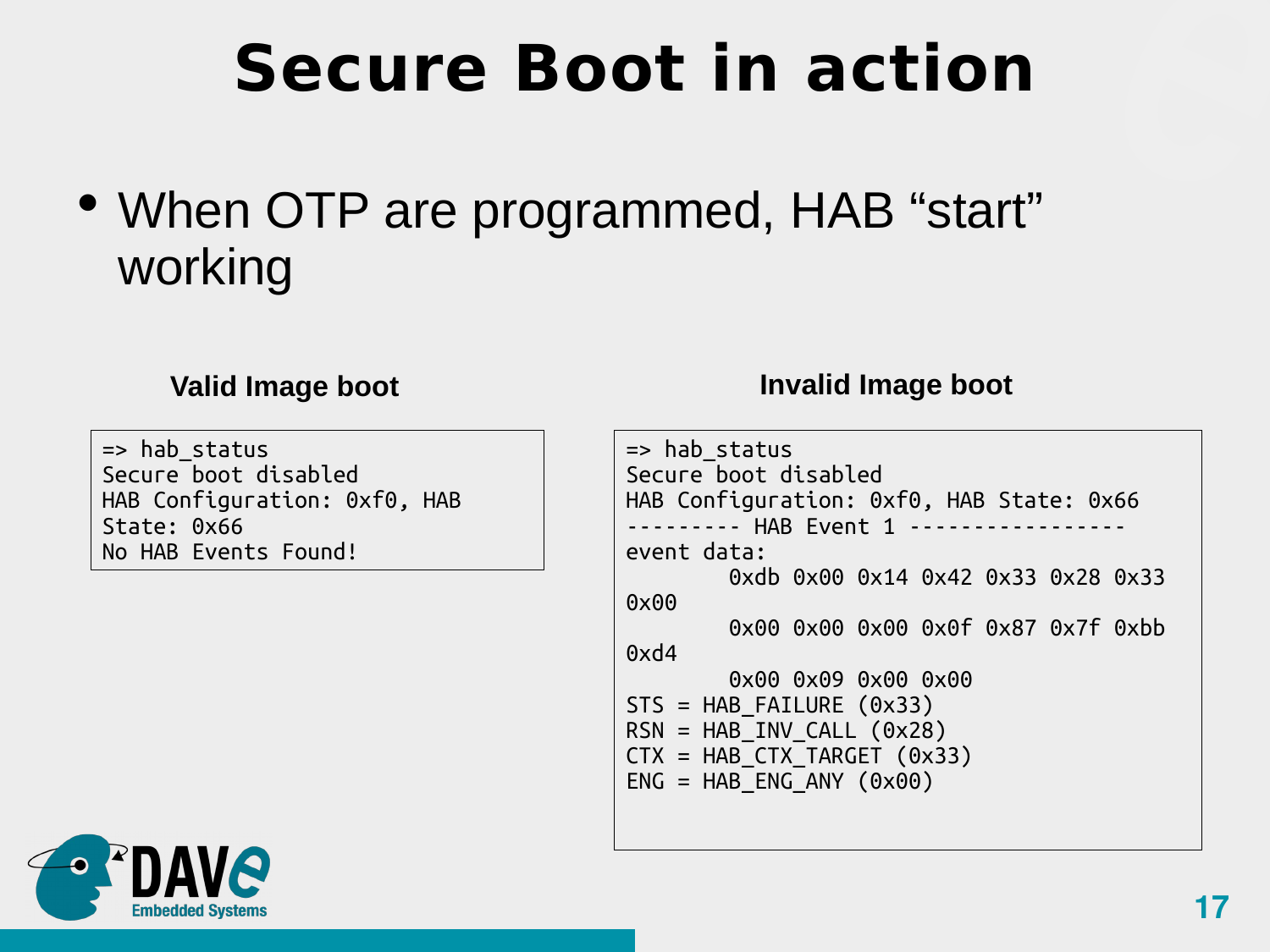### **Last step – lock device**

- After this fuse is written, BootROM will start only signed firmware
- If firmware is not (correctly) signed "nothing" happens
	- if you program the wrong SRKx now SOC is bricked
	- SRKx better to be locked!

echo 2 > /sys/fsl\_otp/HW\_OCOTP\_CFG5



Do this only when you see "no HAB event found"!

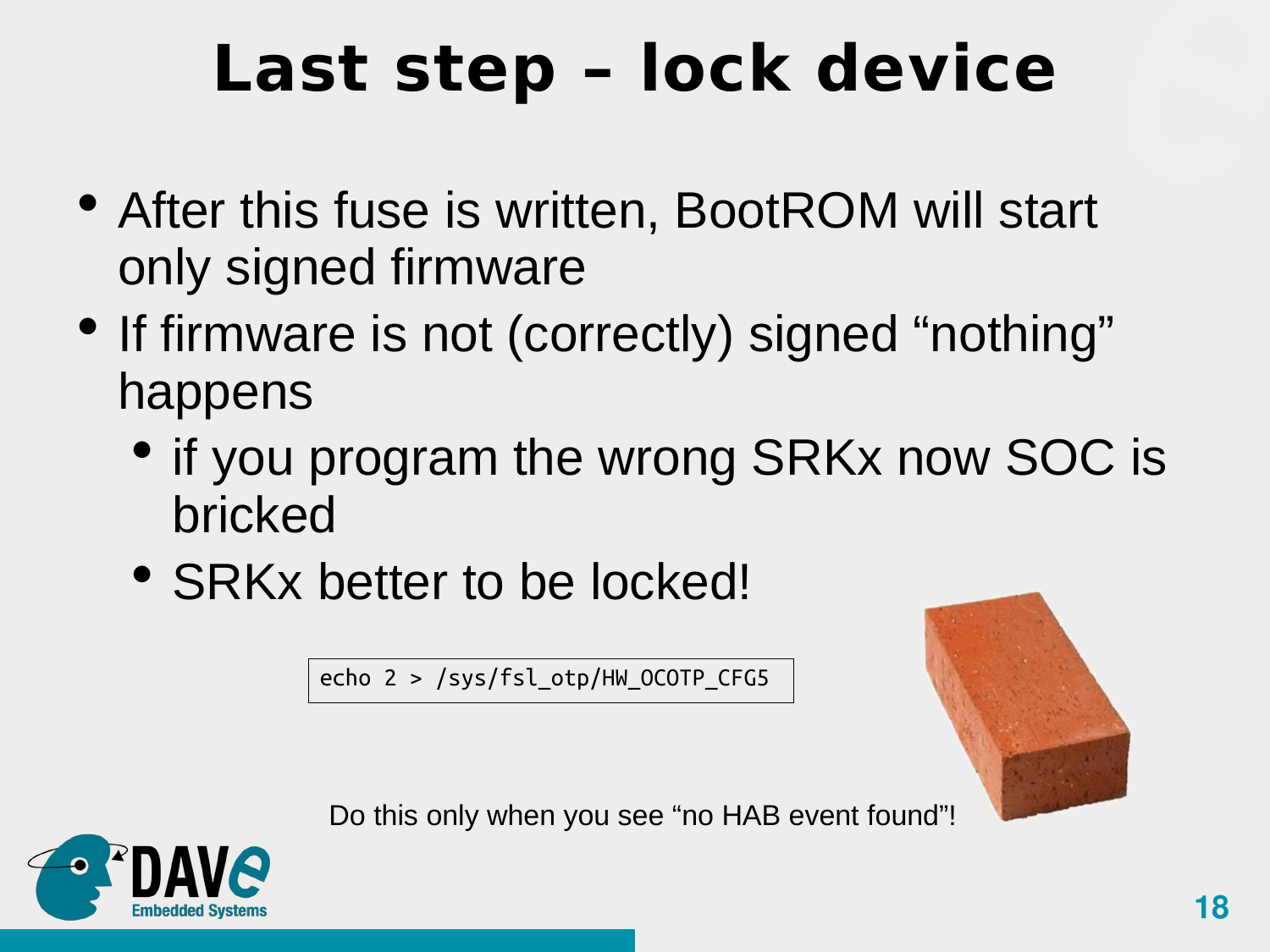# **AOSP chain of trust**

- until now we have a valid bootloader, what's left?
	- boot/recovery image
		- read-only big binaries
	- system partition
		- "read-only"
		- dmverity  $\rightarrow$  signature in boot.img
	- data
		- read-write
		- cannot be protected in this way  $\rightarrow$  encryption

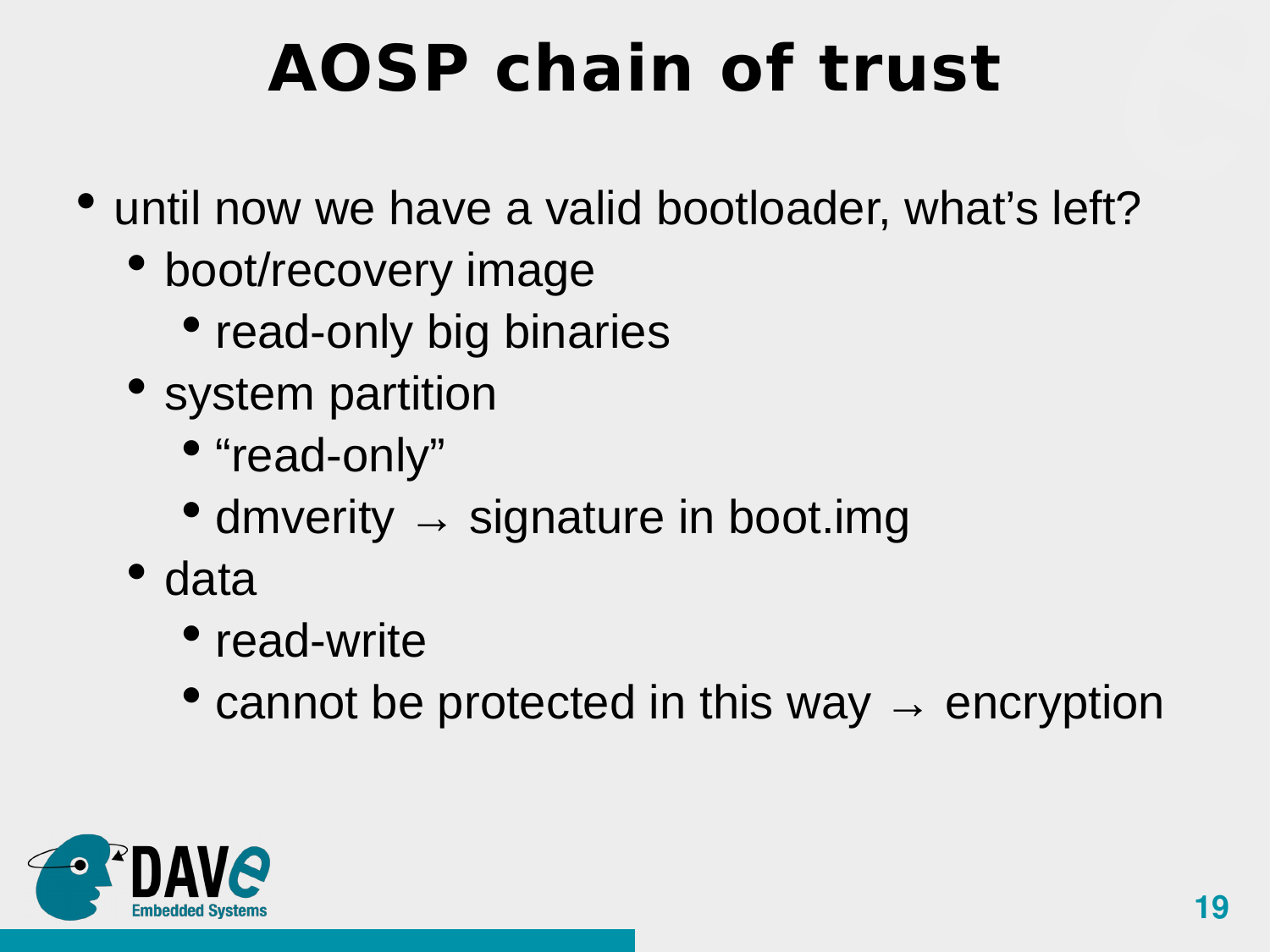### **Check images – boota**

• drivers/usb/gadget/f fastboot.c:do boota()

```
#ifdef CONFIG SECURE BOOT OS AUTHENTICATE
        extern uint32 t authenticate image(uint32 t ddr start,
                 uint32_t image_size);
        if (authenticate image(load addr, image size)) {
             printf("Authenticate OK\n");
         } else {
             printf("Authenticate image Fail, boot aborted\n\n");
             return 1;
 }
#endif /* CONFIG_SECURE_BOOT_OS_AUTHENTICATE*/
```
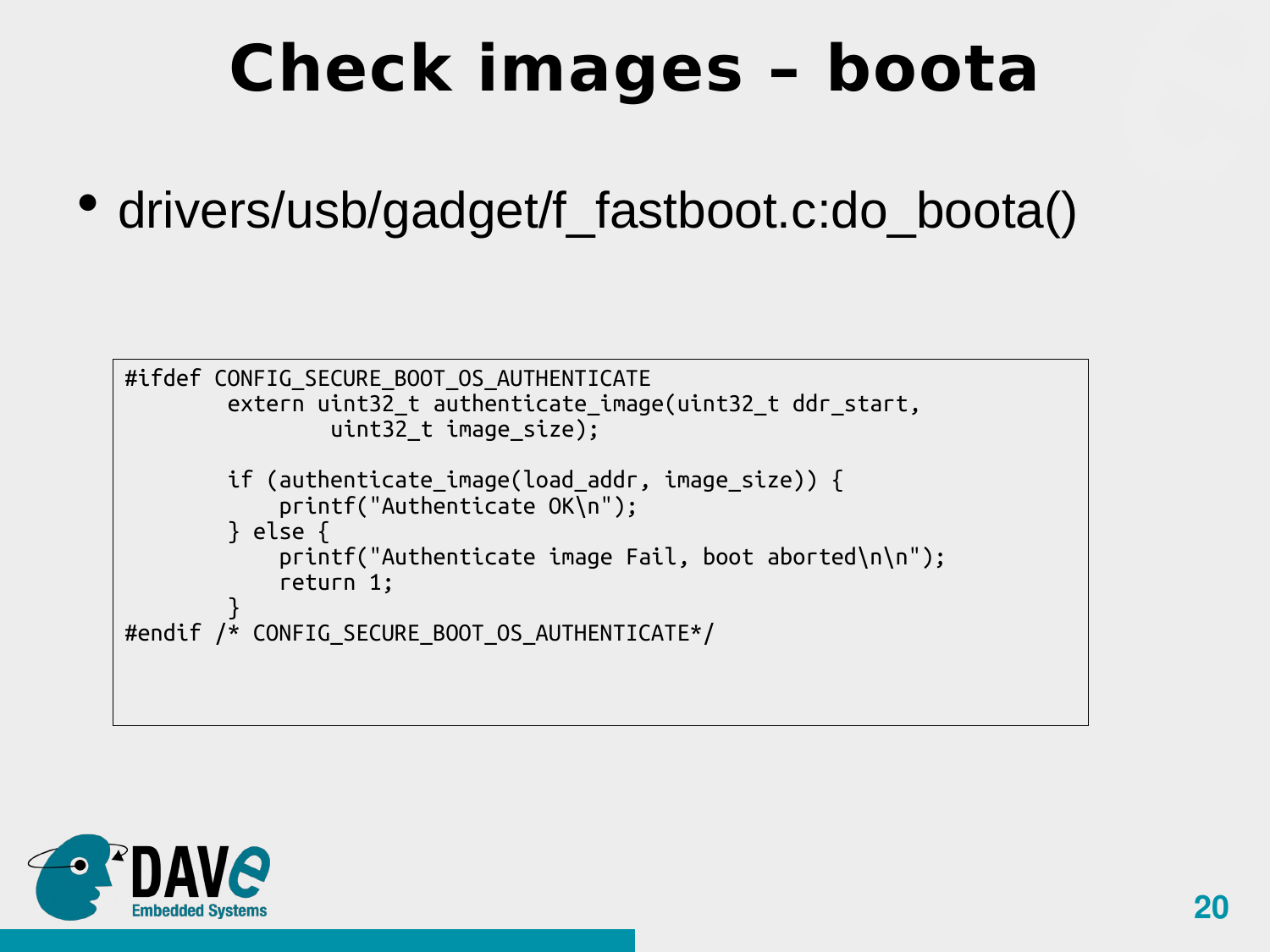### **Check image → call HW**

• arch/arm/imx-common/hab.c:authenticate\_image()

```
uint32 t authenticate image(uint32 t ddr start, uint32 t image size)
\{[...]
    puts("\nCalling authenticate image in ROM\n");
    printf("\tivt offset = 0x%x\n", ivt offset);
    printf("tstart = 0x%08lx\n\ ^", start);
    printf("\tbytes = 0x%x\n", bytes);
[...]
    load addr = (uint32 t)hab rvt authenticate image(
        HAB CID UBOOT,
         ivt offset, (void **)&start,
         (size_t *)&bytes, NULL);
    if (hab rvt exit() != HAB SUCCESS) {
         puts("hab exit function fail\n");
         load addr = 0;
    }
}
```
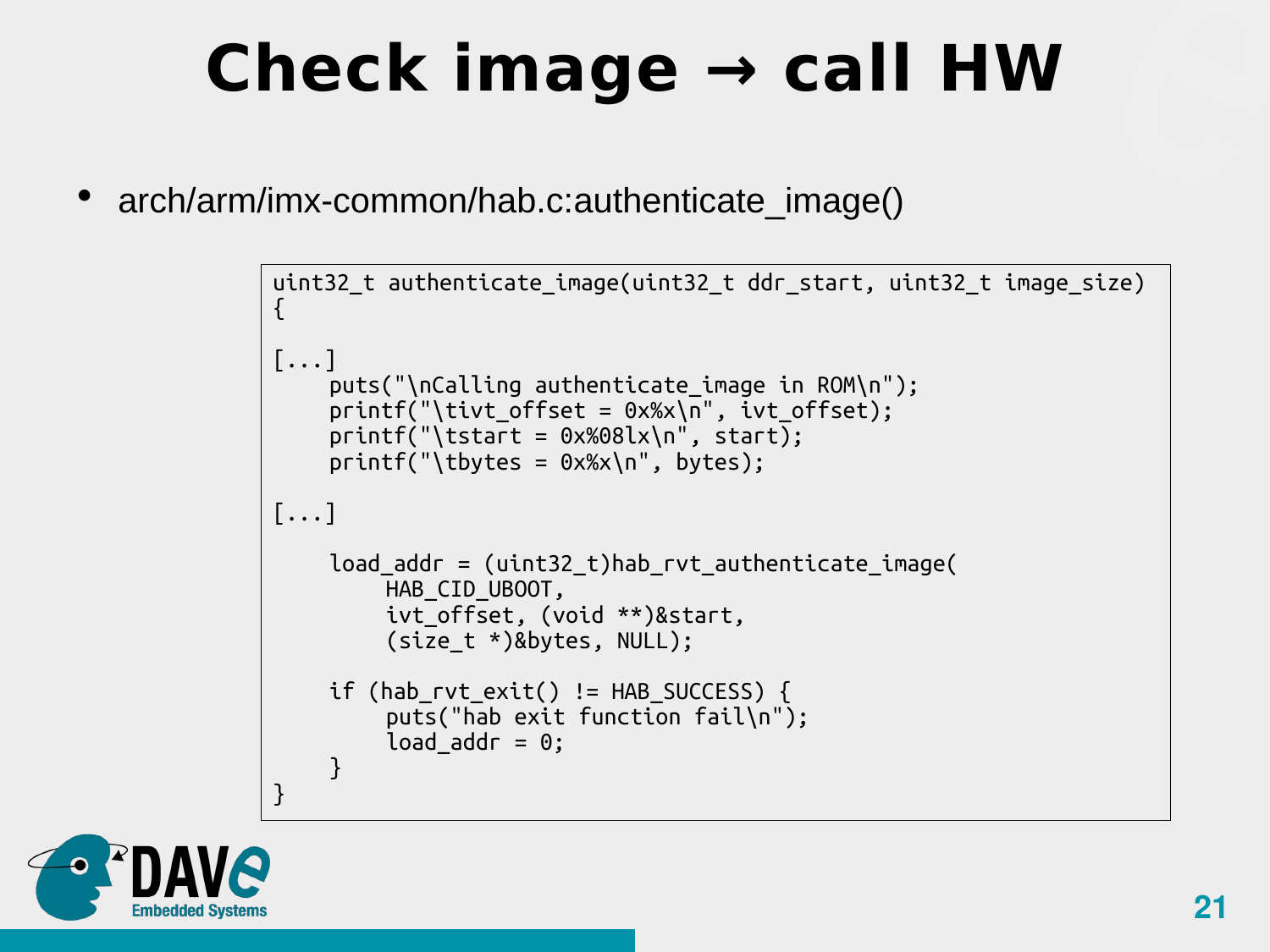# **Sign AOSP images**

• into build/core/Makefile

### • sign image and overwrite the unsigned

diff --git a/core/Makefile b/core/Makefile index de28d568f..83e9d4eb4 100644 --- a/core/Makefile +++ b/core/Makefile @@ -515,6 +515,8 @@ \$(INSTALLED\_BOOTIMAGE\_TARGET): \$(MKBOOTIMG) \$(INTERNAL\_BOOTIMAGE\_FILES) \$(BOOT\_S \$(BOOT\_SIGNER) /boot \$@ \$(PRODUCTS.\$ (INTERNAL\_PRODUCT).PRODUCT\_VERITY\_SIGNING\_KEY).pk8 \$(PRODUCTS.\$ (INTERNAL\_PRODUCT).PRODUCT\_VERITY\_SIGNING\_KEY).x509.pem \$@; \ \$(call assert-max-image-size,\$@,\$(BOARD\_BOOTIMAGE\_PARTITION\_SIZE)); \ cp -f \$@ \$\$BOOT\_IMAGE\_BOARD; \ + LOADADDR=0x12000000 /opt/cst/linux64/sign-image.sh `pwd`/\$ \$BOOT\_IMAGE\_BOARD; \ + cp -fv \$\${BOOT\_IMAGE\_BOARD}-ivt-signed \$\$BOOT\_IMAGE\_BOARD; \ done .PHONY: bootimage-nodeps @@ -941,6 +943,8 @@ define build-recoveryimage-target  $f$ i;\  $\frac{1}{2}$  (call assert-max-image-size, $\frac{1}{2}$ (1), $\frac{1}{2}$ (BOARD RECOVERYIMAGE PARTITION SIZE)); \  $cp -f \xi(1) \xi$ SRECOVERY IMAGE BOARD; \ + LOADADDR=0x12000000 /opt/cst/linux64/sign-image.sh `pwd`/\$\$RECOVERY\_IMAGE\_BOARD; \  $\overline{p}$  -fv \$\${RECOVERY\_IMAGE\_BOARD}-ivt-signed \$\$RECOVERY\_IMAGE\_BOARD;  $\overline{p}$  done @echo ----- Made recovery image: \$(1) ------- endef

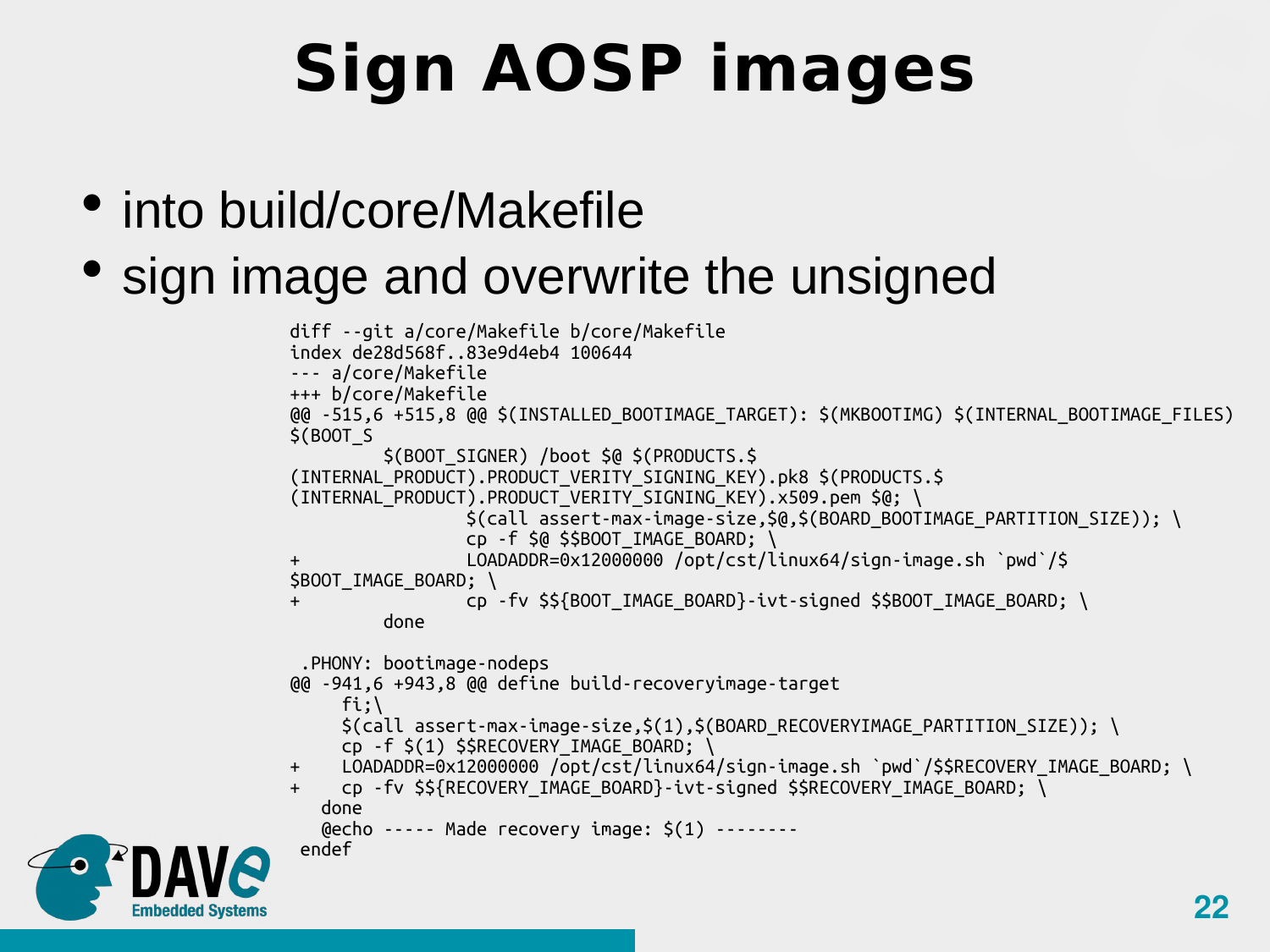# **Making a product**

- Protecting certificates vs allow developing
	- keep production/dev separate
	- production build managed by product seller
	- automate!
- Production site security
	- SRK & (signed) images are "public"
	- API key (and similar) are "private"
		- generate and store directly on device

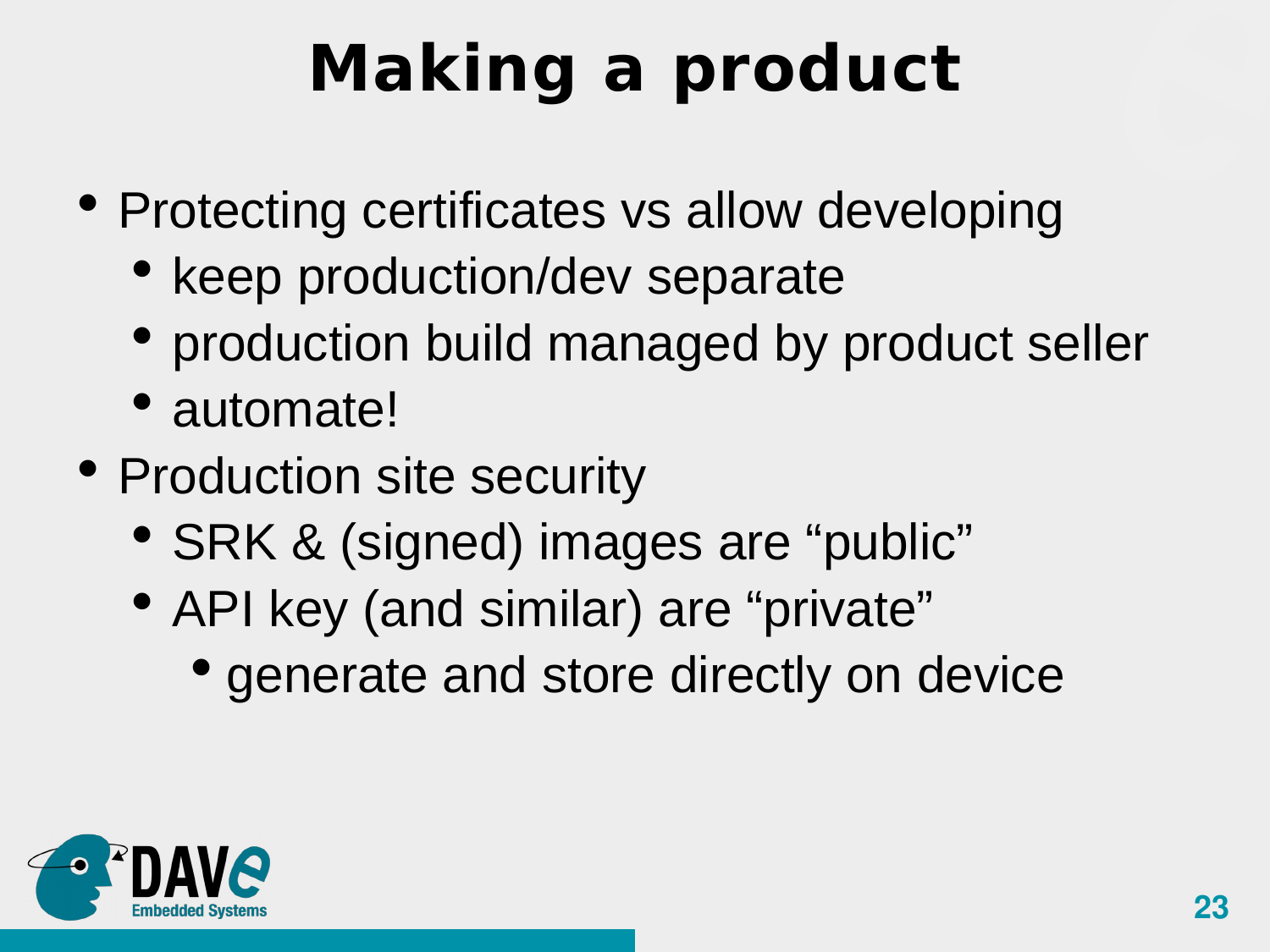### **Making a product - repair**

- Repair / rework
	- what if update brick a device?
	- what if a device must be repaired?
		- device testing need low level access
- need a safe way to "unlock" the device

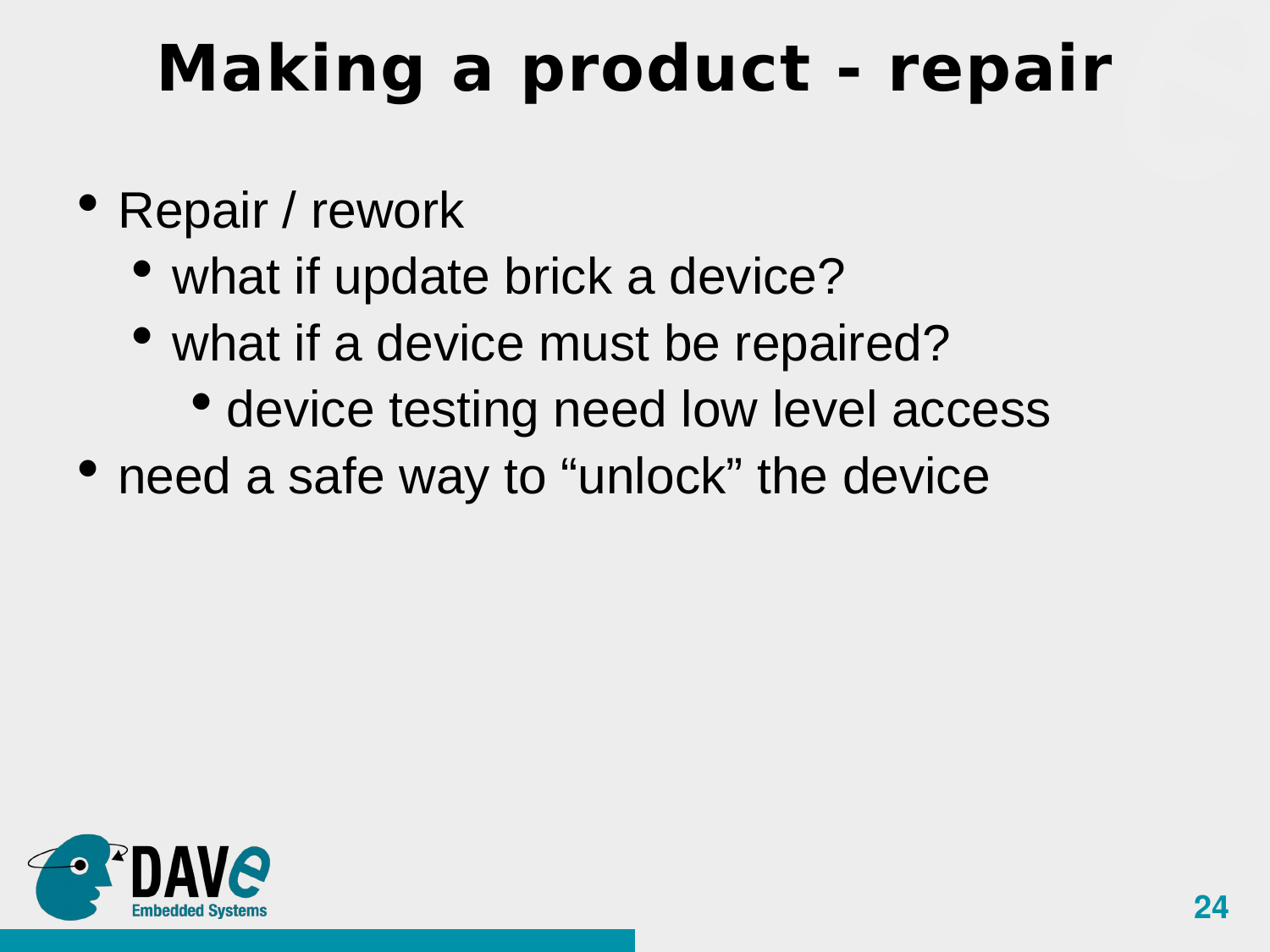## **Unlock the device**

- Must be non persistent (we want to restore the device)
	- on phone unlock is persistent (void warranty)

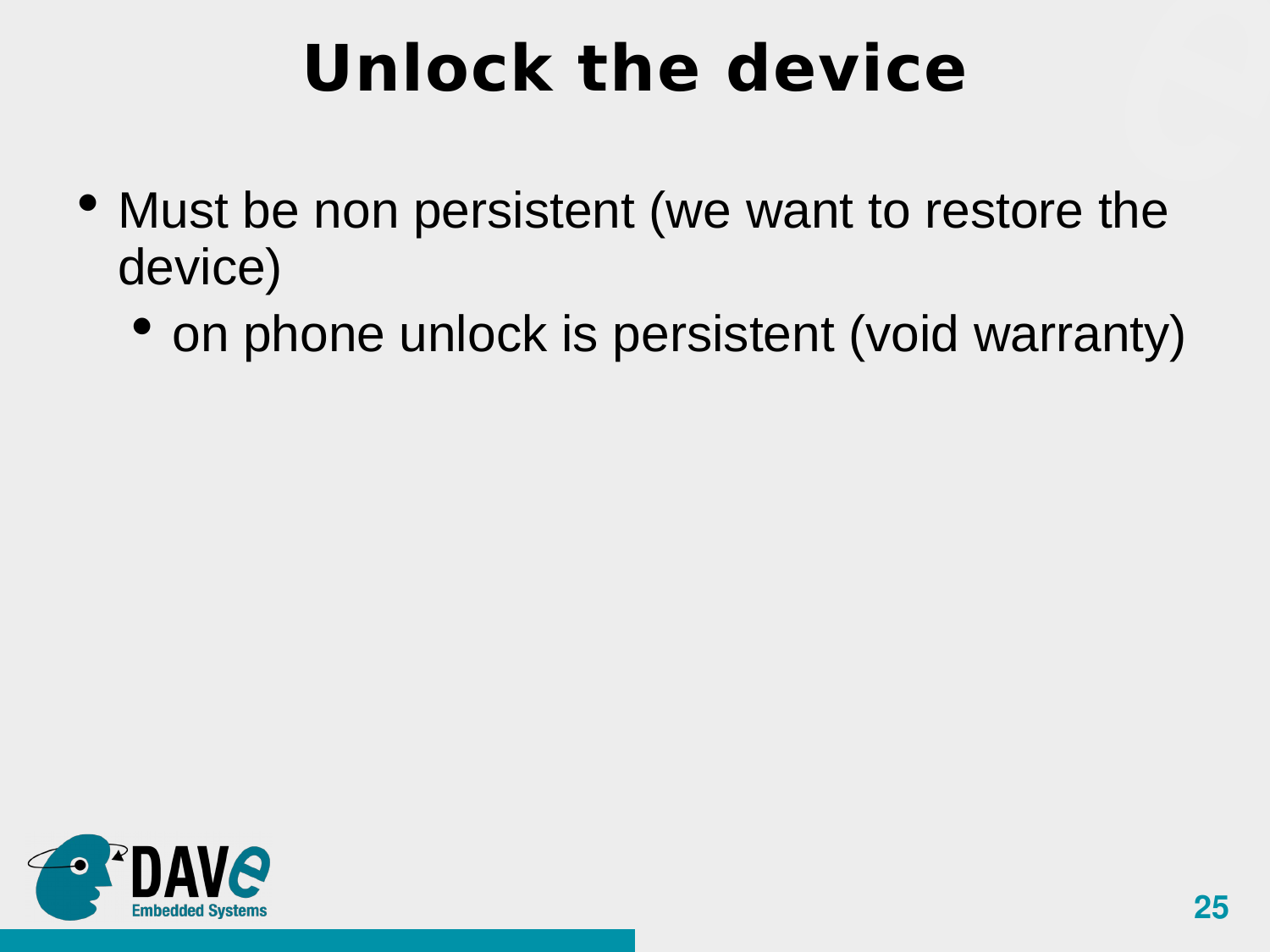### **Close all doors!**

- Serial console
	- TX is useful but may lack information
	- Try to find a way to enable console safely
- U-Boot environment
	- hard to protect  $\rightarrow$  remove it!
	- use additional storage (persistent registers)
- JTAG
	- useful for HW inspection for repair
	- usually can be enabled with password

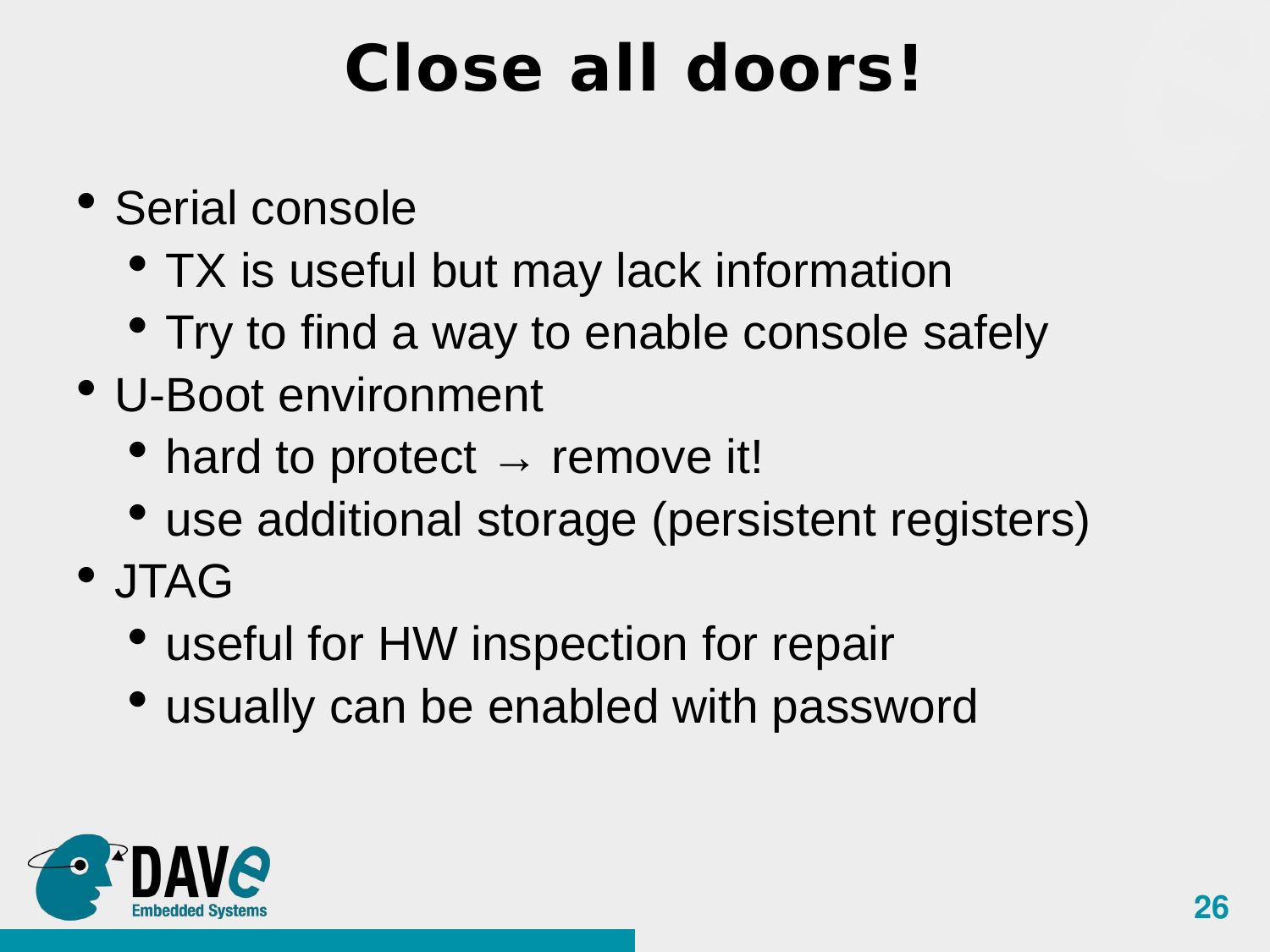### **Close all doors - cont**

- high level software to remove/protect:
	- Settings, ADB
	- reduce attack surface, reduce unwanted damage ([IEC 62443 – lev 1&2](https://en.wikipedia.org/wiki/IEC_62443#Security_Level))

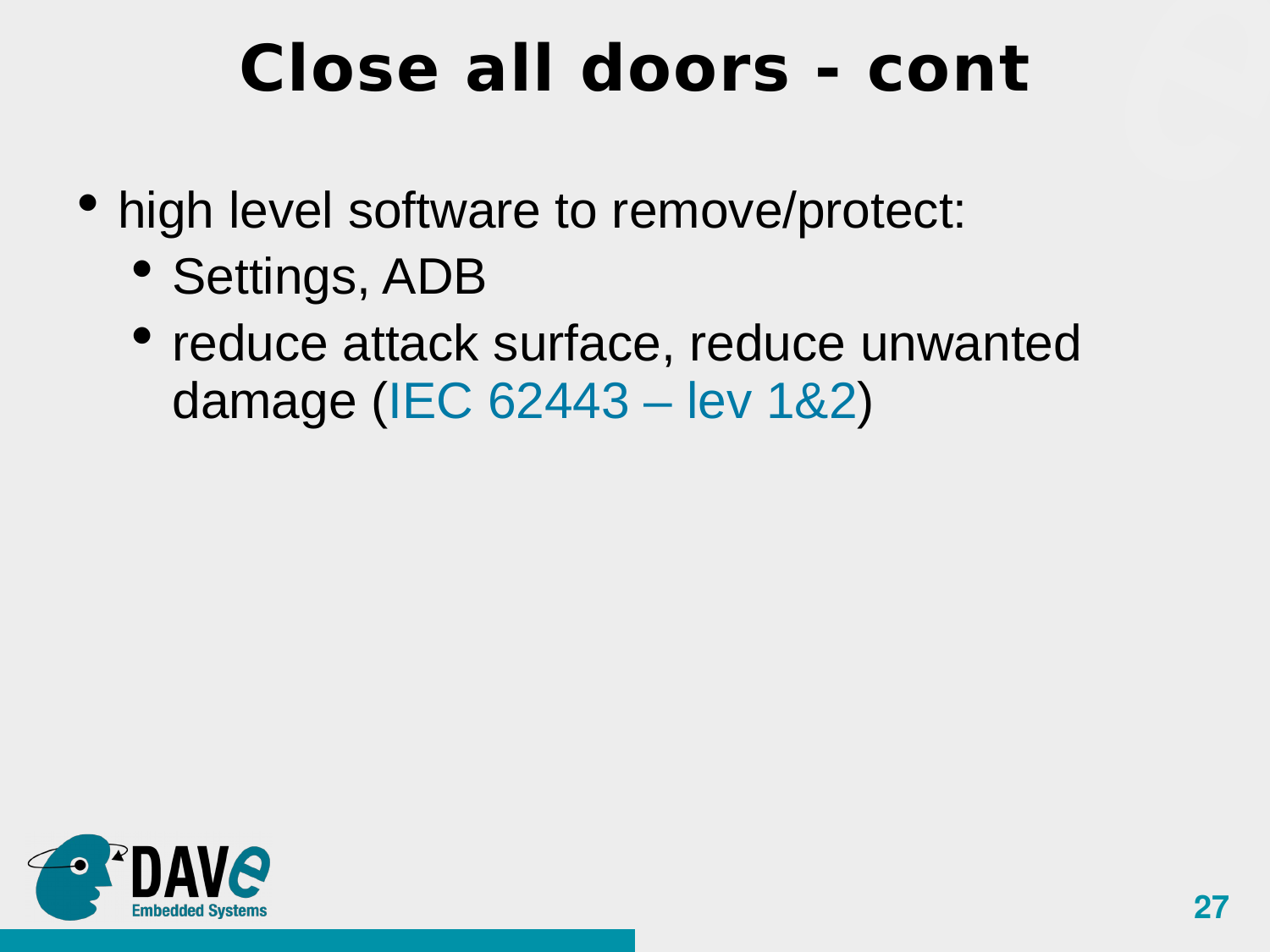### **References**

- **[IEC 62443](https://en.wikipedia.org/wiki/IEC_62443)**
- [https://wiki.dave.eu/index.php/XUELK-WP-001:](https://wiki.dave.eu/index.php/XUELK-WP-001:_Secure_boot_on_iMX6UL) [\\_Secure\\_boot\\_on\\_iMX6UL](https://wiki.dave.eu/index.php/XUELK-WP-001:_Secure_boot_on_iMX6UL)
- iMX6 Security Reference Manual (NDA)
- <https://source.android.com/security>
	- [https://source.android.com/security/verifiedbo](https://source.android.com/security/verifiedboot) [ot](https://source.android.com/security/verifiedboot)